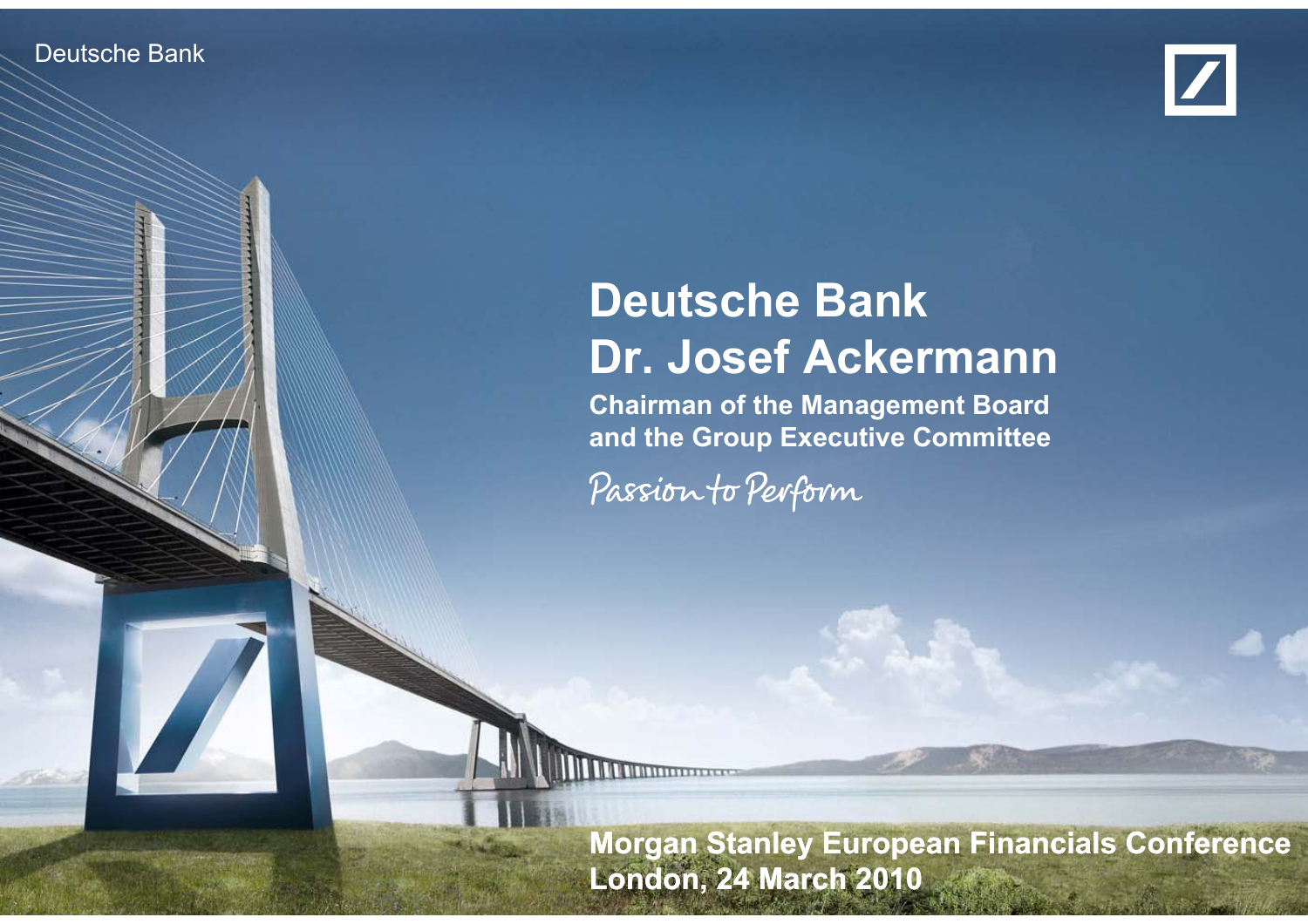# **Agenda**

| <b>AV</b> | 2009: a strong base for profitable growth             |
|-----------|-------------------------------------------------------|
|           | 2 Implementing Phase 4 of our management agenda       |
| 3         | Liquidity and funding: well-placed to support Phase 4 |
|           | 4 The regulatory environment: key constraints         |

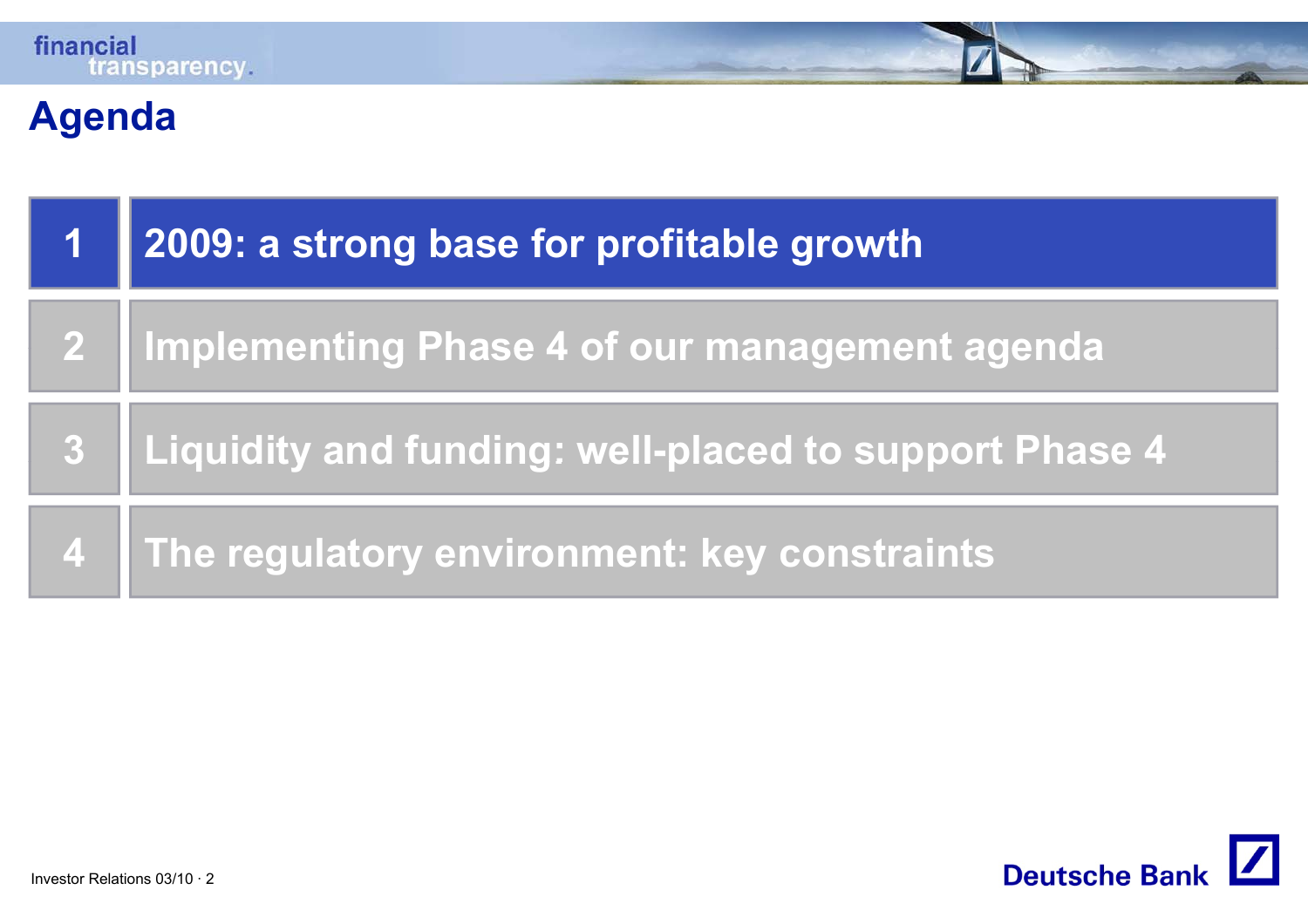

|                              |                                                    | <b>31 Dec</b><br>2008 | <b>31 Dec</b><br>2009 |
|------------------------------|----------------------------------------------------|-----------------------|-----------------------|
|                              | Income before income taxes (FY, in EUR bn)         | (5.7)                 | 5.2                   |
| <b>Profitability</b>         | Net income (FY, in EUR bn)                         | (3.9)                 | 5.0                   |
|                              | Pre-tax RoE (FY, target definition) <sup>(1)</sup> | $(20)\%$              | 15%                   |
|                              | Tier 1 capital ratio                               | 10.1%                 | 12.6%                 |
| <b>Capital</b>               | Core Tier 1 capital ratio                          | $7.0\%$               | 8.7%                  |
| strength                     | Tier 1 capital (in EUR bn)                         | 31.1                  | 34.4                  |
|                              | Dividend per share (annual, in EUR)                | 0.50                  | $0.75^{(2)}$          |
|                              | Total assets (IFRS, in EUR bn)                     | 2,202                 | 1,501                 |
| Leverage<br><b>reduction</b> | Total assets (U.S. GAAP pro-forma, in EUR bn)      | 1,030                 | 891                   |
|                              | Leverage ratio (target definition) $(3)$           | 28x                   | 23x                   |

(1) Based on average active equity (2) Recommended

Investor Relations 03/10 · 3(3) Total assets based on U.S. GAAP pro-forma divided by total equity per target definition

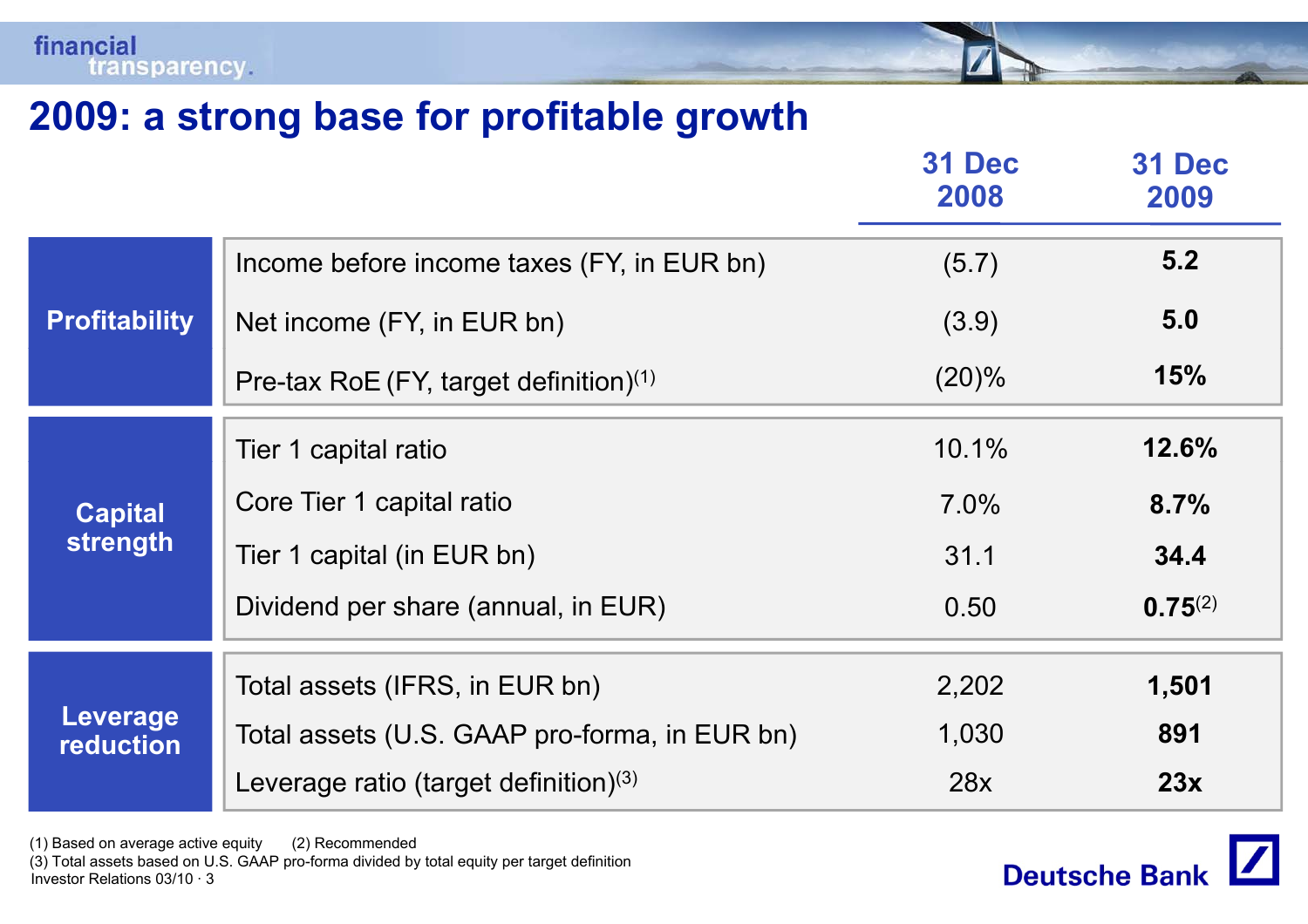## **Revenues and profits close to pre close -crisis record levels crisis levels …**



**Deutsche Bank** 

Investor Relations 03/10 · 4(1) Includes significant property impairment of EUR 0.5 bn for 1Q2009 and of EUR 0.1 bn for 4Q2009; 2003-2005 based on U.S. GAAP, 2006 onwards based on IFRS

financial

**transparency**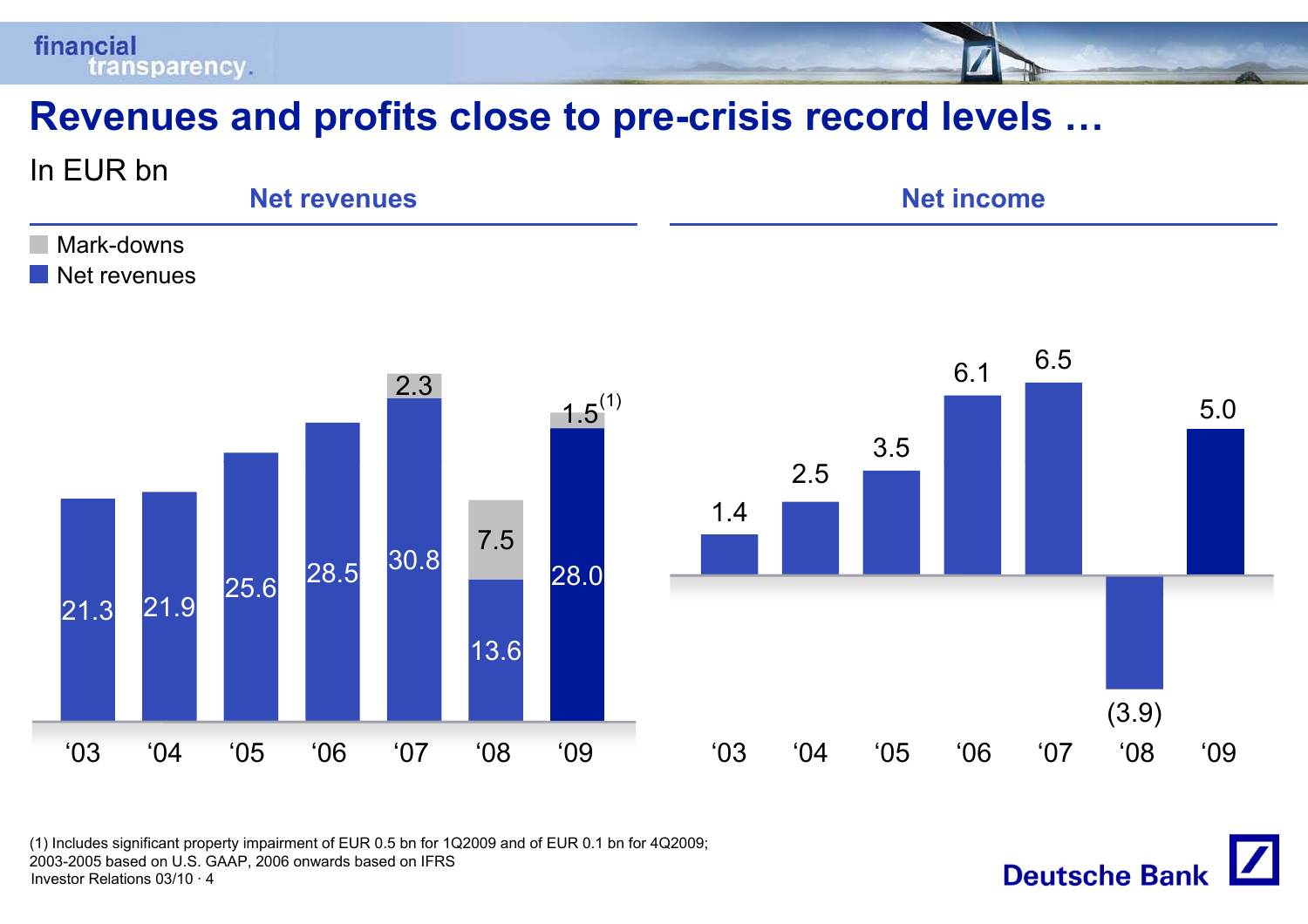## **… simultaneously with significant leverage reduction reduction …**

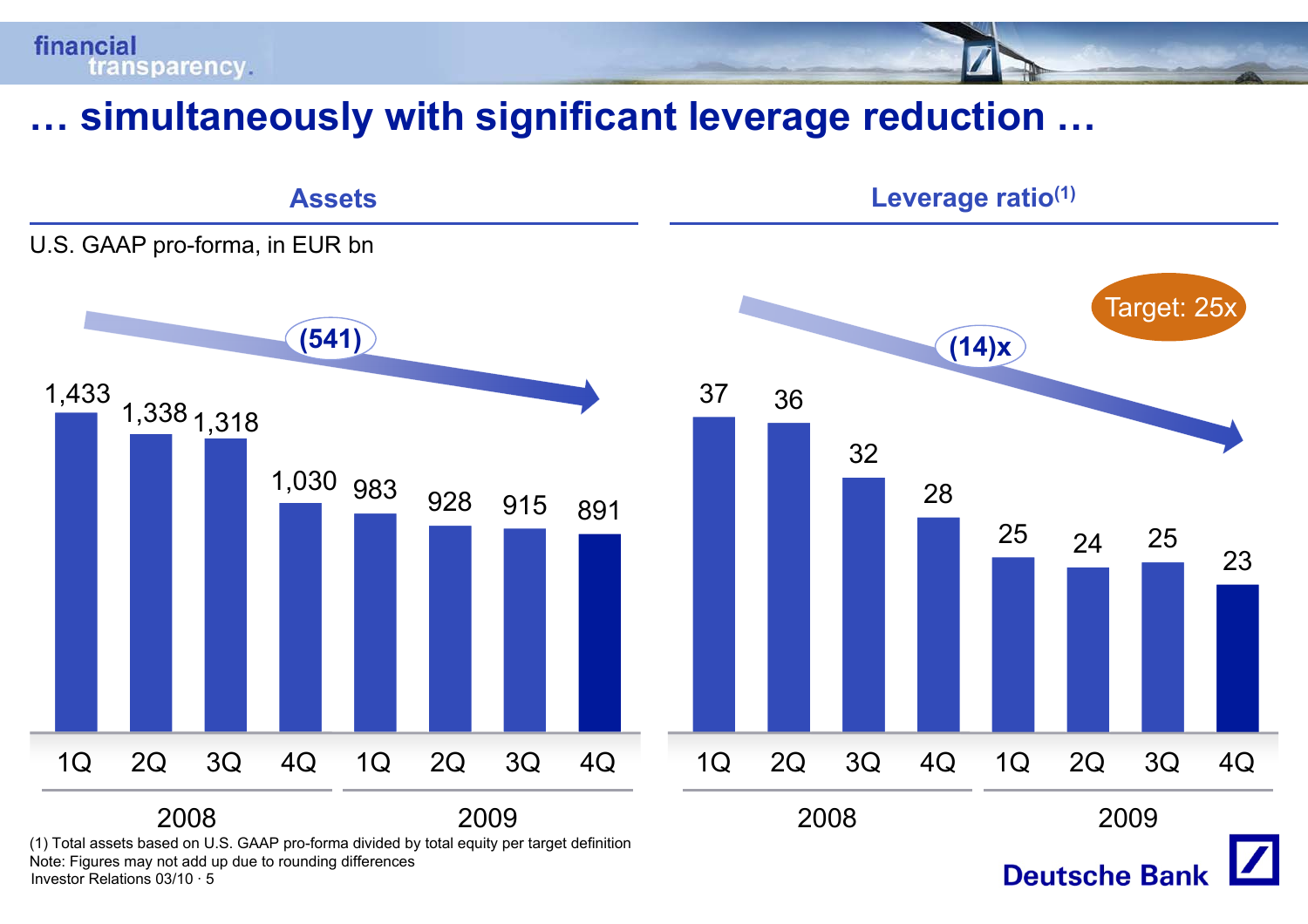

financial

**transparency** 

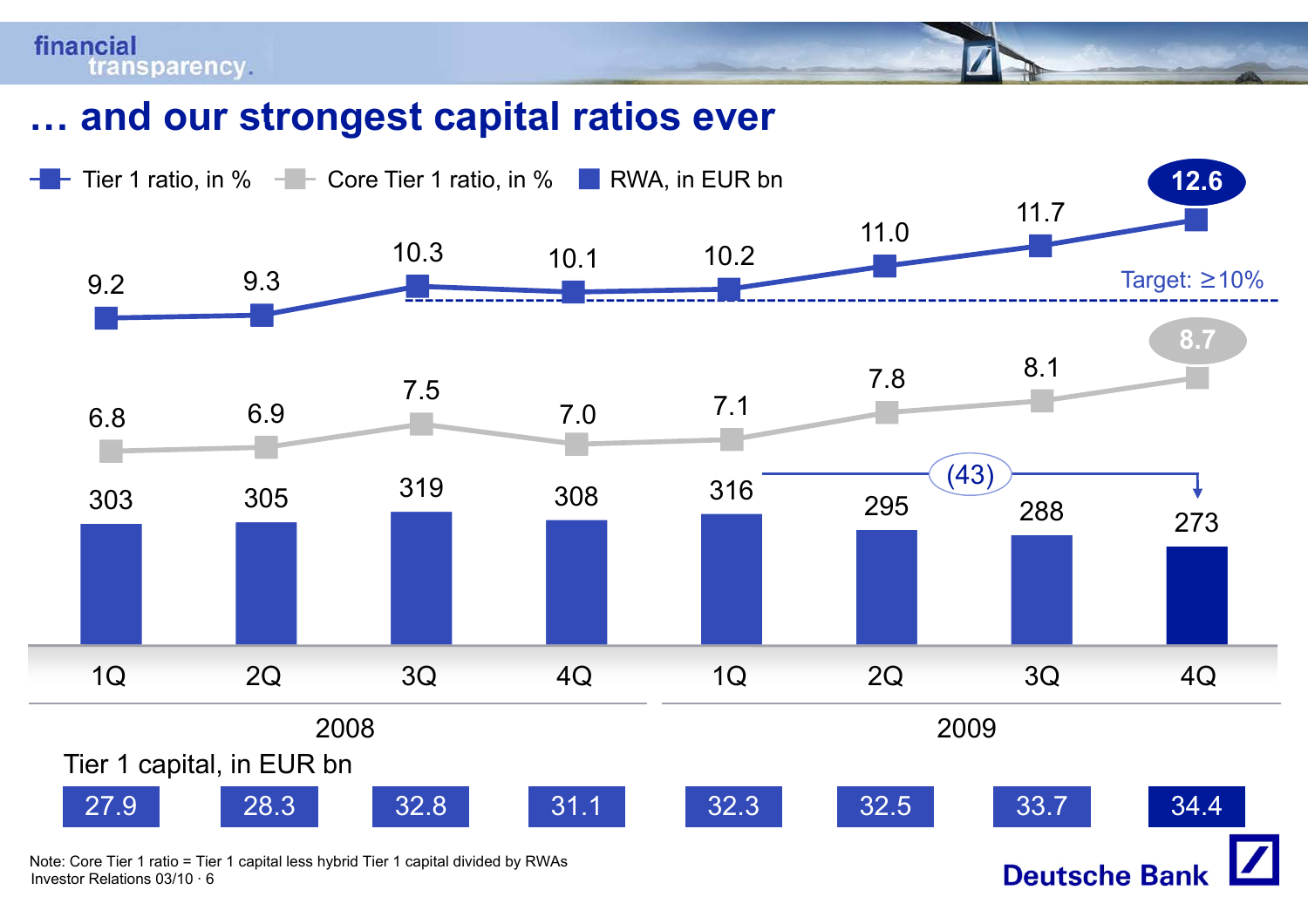### **Well placed to deliver on Phase 4 Well**

**M t A d Ph 4 Managemen Agen da Phase** 

### **2009 – 2011**

Increase CIB profitability with **Focus on core PCAM businesse**<br>renewed risk and balance sheet **and balance sheet**<br>and home market leadership<br>discipline

**Focus on core PCAM businesses**

**Focus on Asia as <sup>a</sup> key of revenue growth**

 **driver Reinvigorate our performance culture**

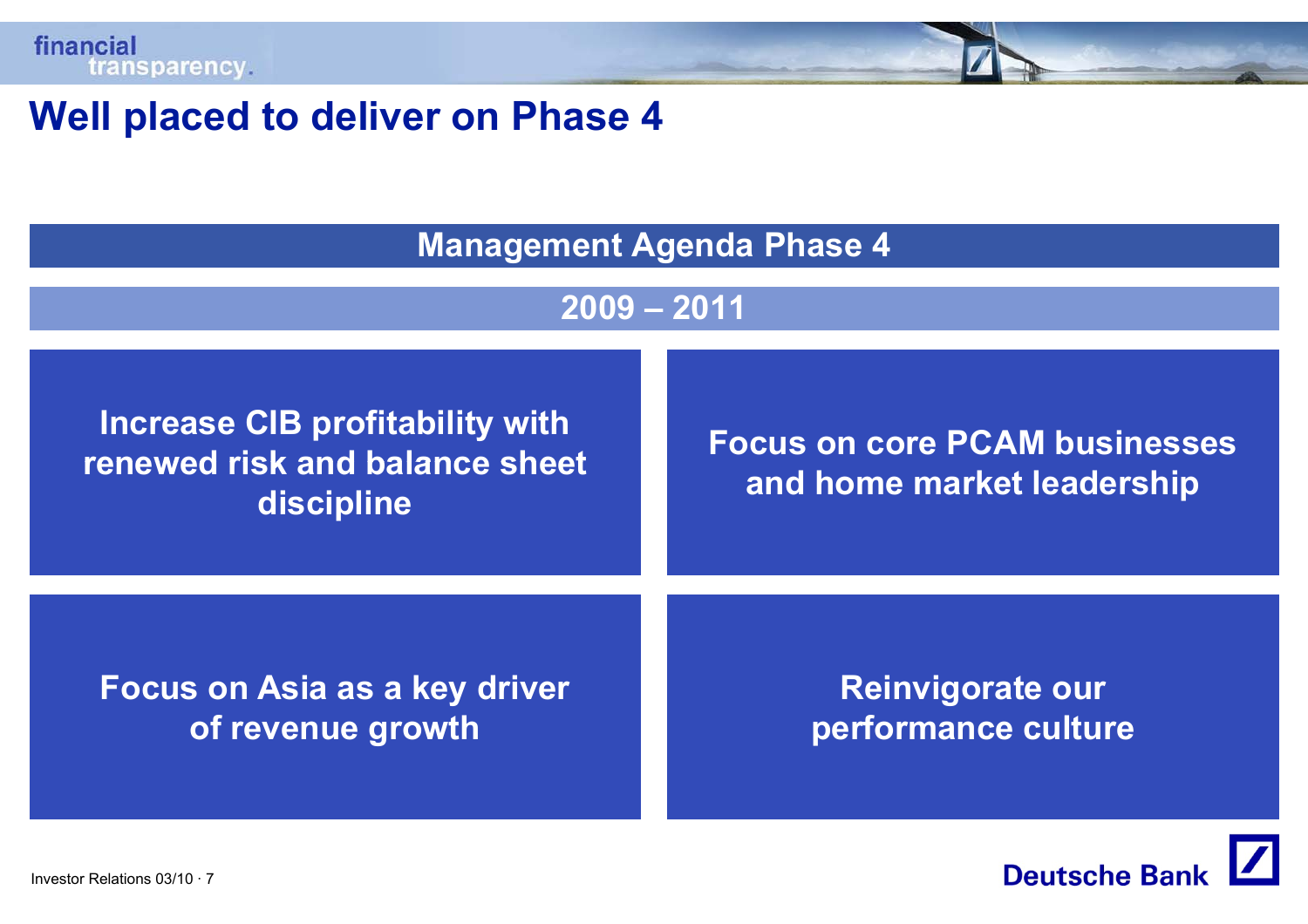

### **Agenda**

| $\overline{\mathbf{1}}$ | 2009: a strong base for profitable growth             |  |
|-------------------------|-------------------------------------------------------|--|
|                         | Implementing Phase 4 of our management agenda         |  |
|                         | 2011 potential in our core businesses                 |  |
|                         | <b>Re-invigorating our performance culture</b>        |  |
| $\overline{3}$          | Liquidity and funding: well-placed to support Phase 4 |  |
| 4                       | The regulatory environment: key constraints           |  |

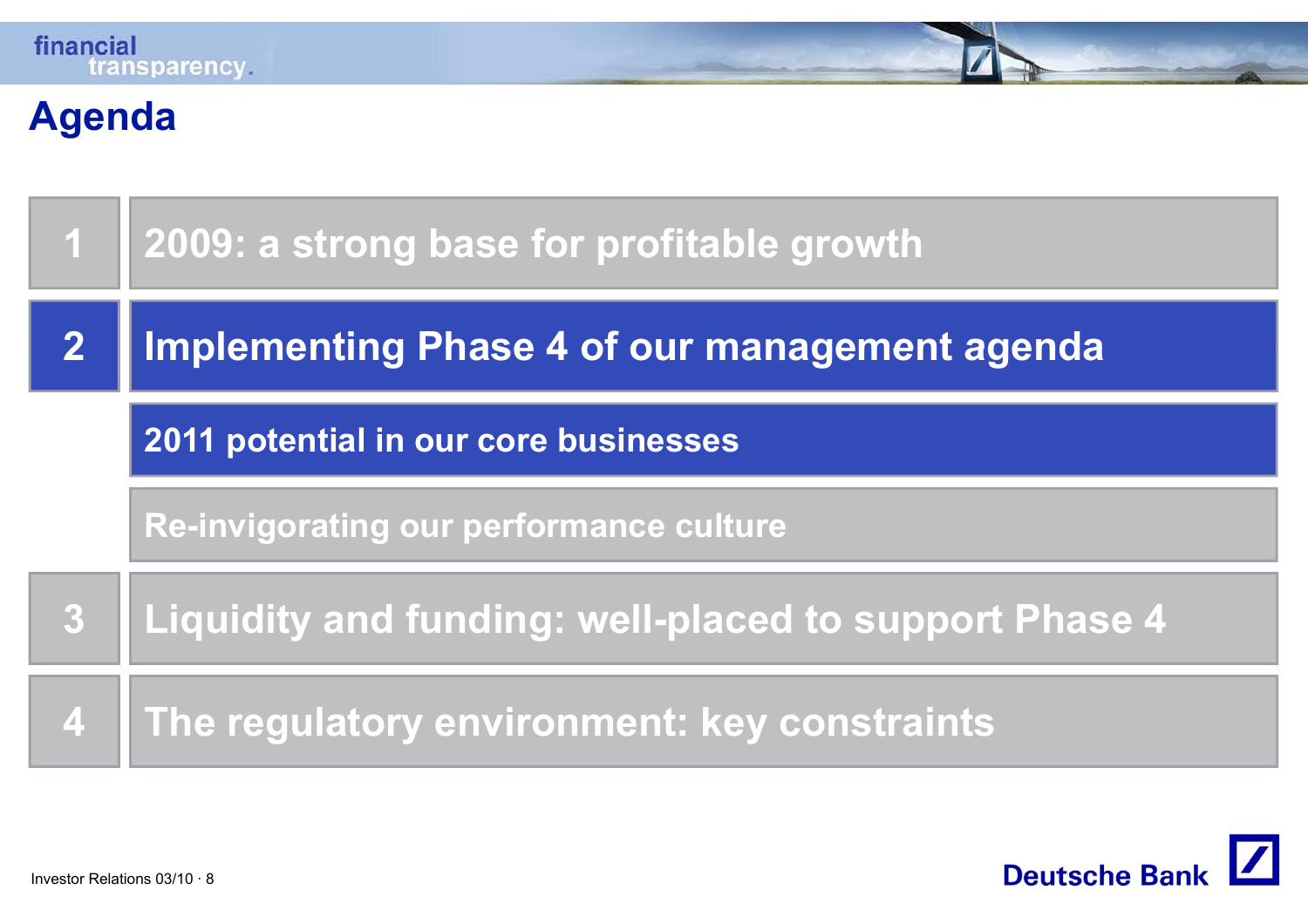

### **Phase 4: financial potential**

### **Phase 4 potential 2011**

|                    | Revenue growth p.a.                      | $~1.8\%$           |
|--------------------|------------------------------------------|--------------------|
|                    | Income before income taxes, in EUR bn(1) | ~10.0              |
| <b>Performance</b> | <b>Return on Equity(2)</b>               | 25% over the cycle |
|                    | <b>Cost / income ratio</b>               | ~1.65%             |
|                    | <b>Tier 1 ratio</b>                      | $\geq 10\%$        |
| Constraints        | Leverage $(3)$                           | $\leq$ 25x         |

(1) Before Corporate Investments and Consolidations & Adjustments

(2) Pre-tax return on Average Active Equity

Investor Relations 03/10 · 9 (3) Per target definition: Assets based on U.S.GAAP 'pro-forma'; total equity adjusted for FV gains / losses on DB issued debt

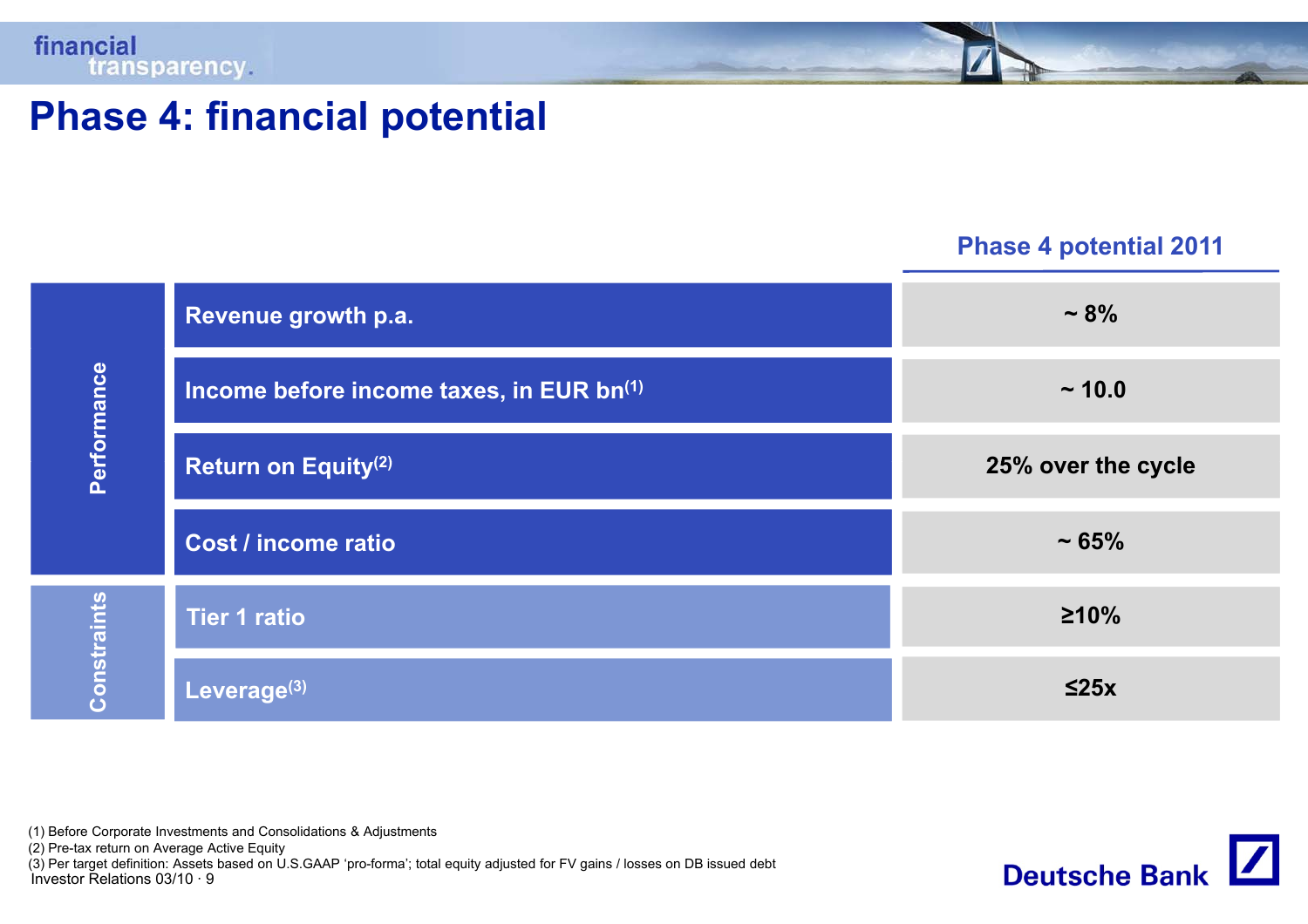### **Phase 4: assumptions for 2010 - 2011**

| <b>Environmental</b> | No further major market dislocations<br>$\blacksquare$<br>Normalization of asset valuations<br>Global revenue fee pool: CAGR of 9% to a level slightly below 9M2007 annualized<br>ш<br>Margins remain higher than pre-crisis<br>Interest rates normalization from 2 <sup>nd</sup> half 2010<br>Global GDP growth $\geq$ 2% p.a. over the period |
|----------------------|-------------------------------------------------------------------------------------------------------------------------------------------------------------------------------------------------------------------------------------------------------------------------------------------------------------------------------------------------|
| <b>Deutsche Bank</b> | No significant further write-downs<br>Market share gains<br>$\mathcal{L}_{\mathcal{A}}$<br>EUR 1 bn efficiency gains out of infrastructure<br>$\mathcal{L}_{\mathcal{A}}$                                                                                                                                                                       |

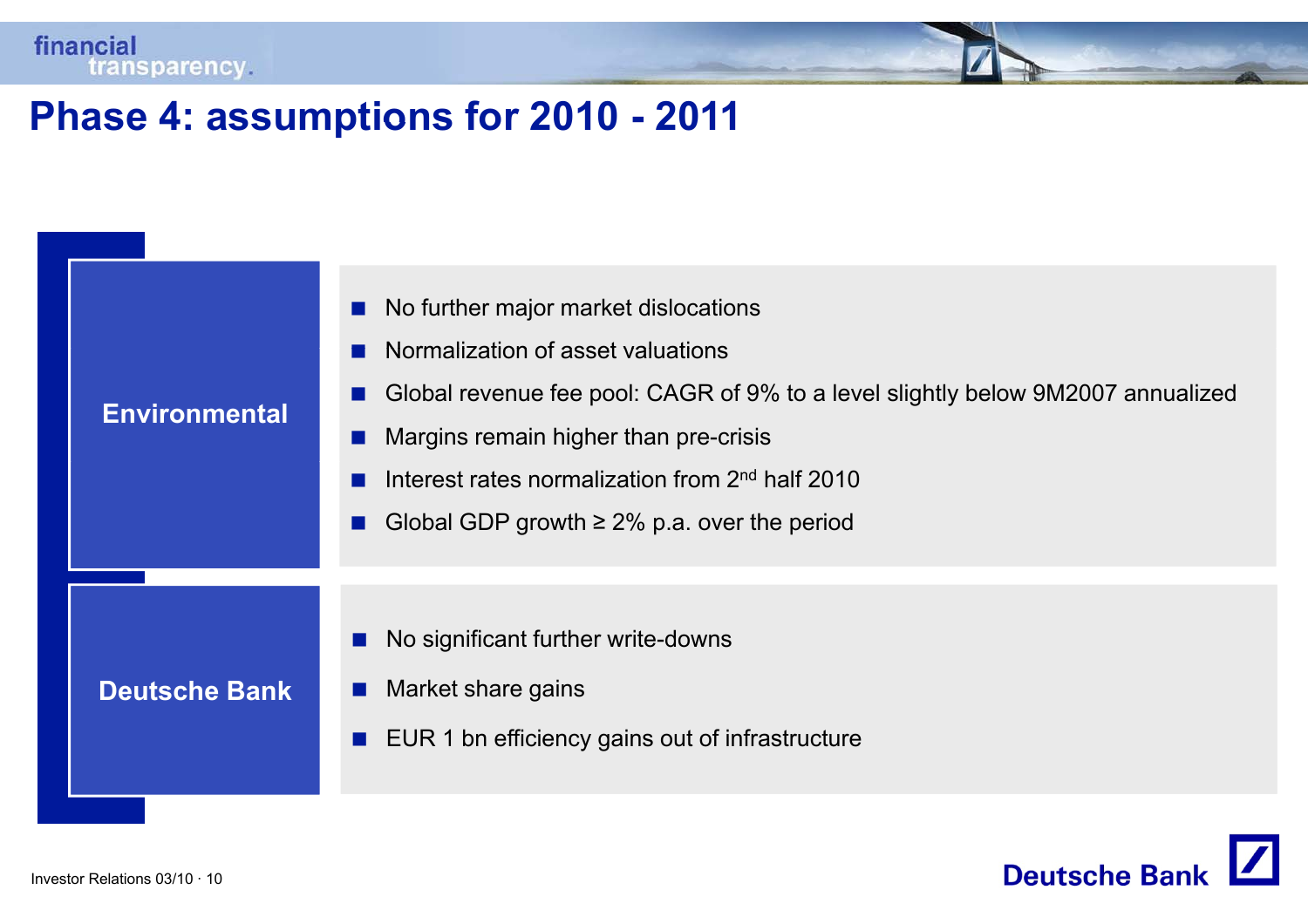### **Phase 4: clear profit targets for all businesses clear**

Income before income taxes, in EUR bn

### **2011**

|                                                                                                                                                                                      | 2009 reported | $\varnothing$ Analysts <sup>(1)</sup><br>estimates | <b>Phase 4</b><br>potential   |
|--------------------------------------------------------------------------------------------------------------------------------------------------------------------------------------|---------------|----------------------------------------------------|-------------------------------|
| <b>Corporate Banking &amp; Securities (CB&amp;S)</b>                                                                                                                                 | 3.5           | 4.5                                                | 6.3                           |
| <b>Global Transaction Bank (GTB)</b>                                                                                                                                                 | 0.8           | 1.0                                                | 1.3                           |
| <b>Asset and Wealth Management (AWM)</b>                                                                                                                                             | 0.2           | 0.8                                                | 1.0                           |
| <b>Private &amp; Business Clients (PBC)</b>                                                                                                                                          | 0.5           | 1.1                                                | 1.5                           |
| <b>Total business divisions</b>                                                                                                                                                      | 5.0           | 7.4                                                | 10.0<br>Bottom up<br>approach |
| (1) Based on 20 sell-side analysts publishing estimates from December 2009 to March 2010<br>Note: Figures do not add up due to rounding differences<br>Investor Relations 03/10 · 11 |               | $\Delta$ (2.6)                                     | <b>Deutsche Bank</b>          |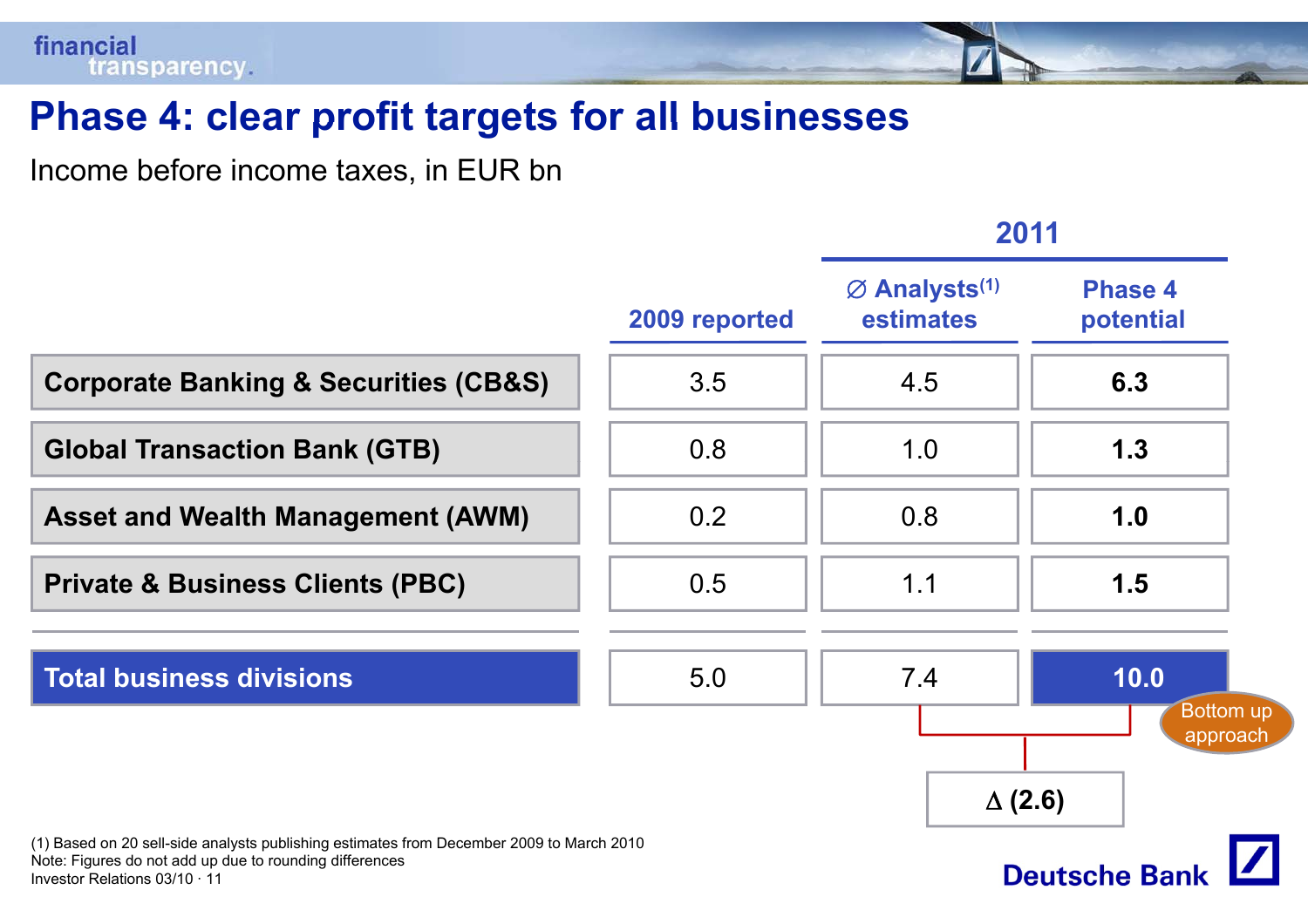## **2011 potential: CB&S / Global Markets**

Income before income taxes, in EUR bn

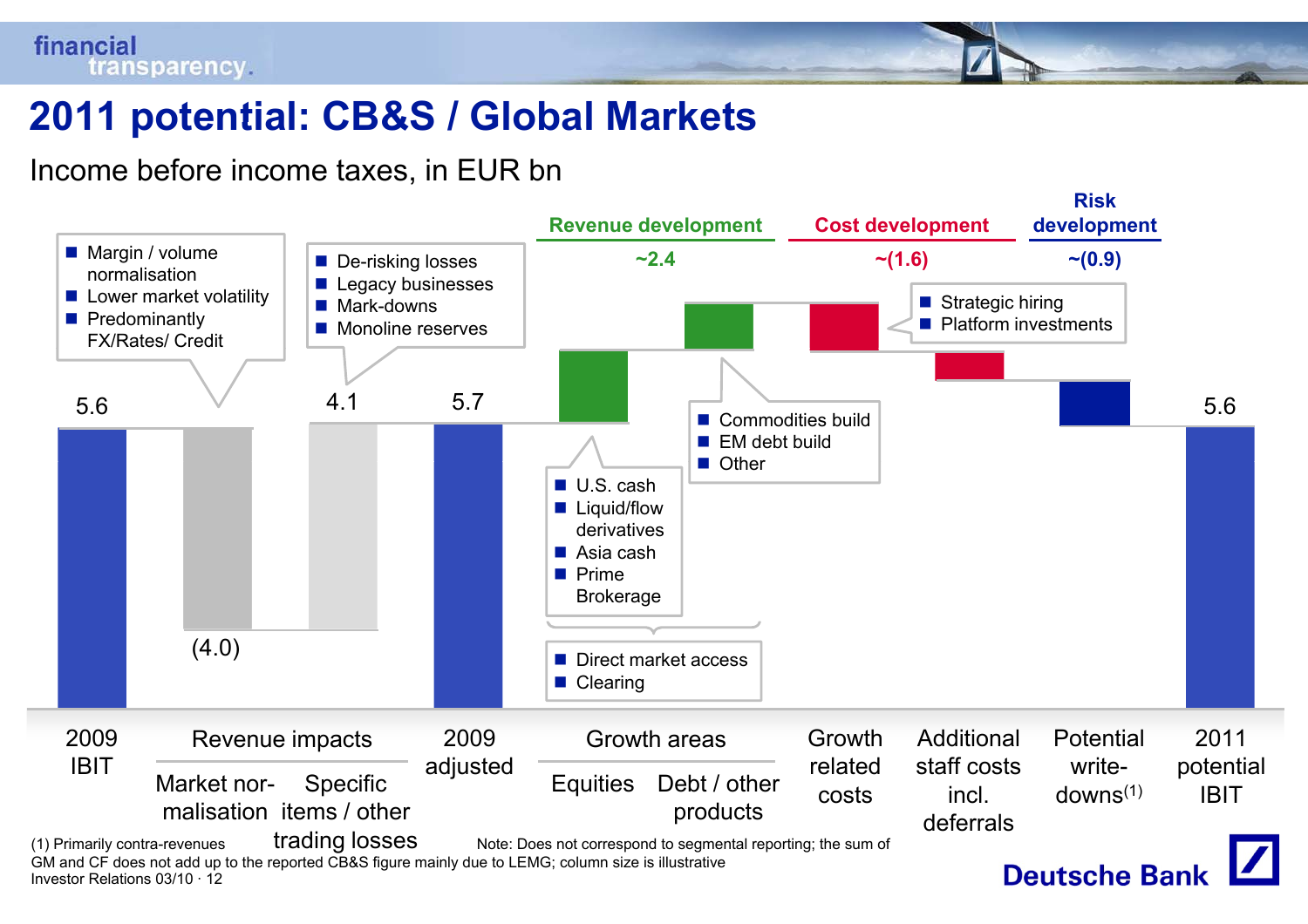# **2011 potential: CB&S / Corporate Finance**

Income before income taxes, in EUR bn



Investor Relations 03/10 · 13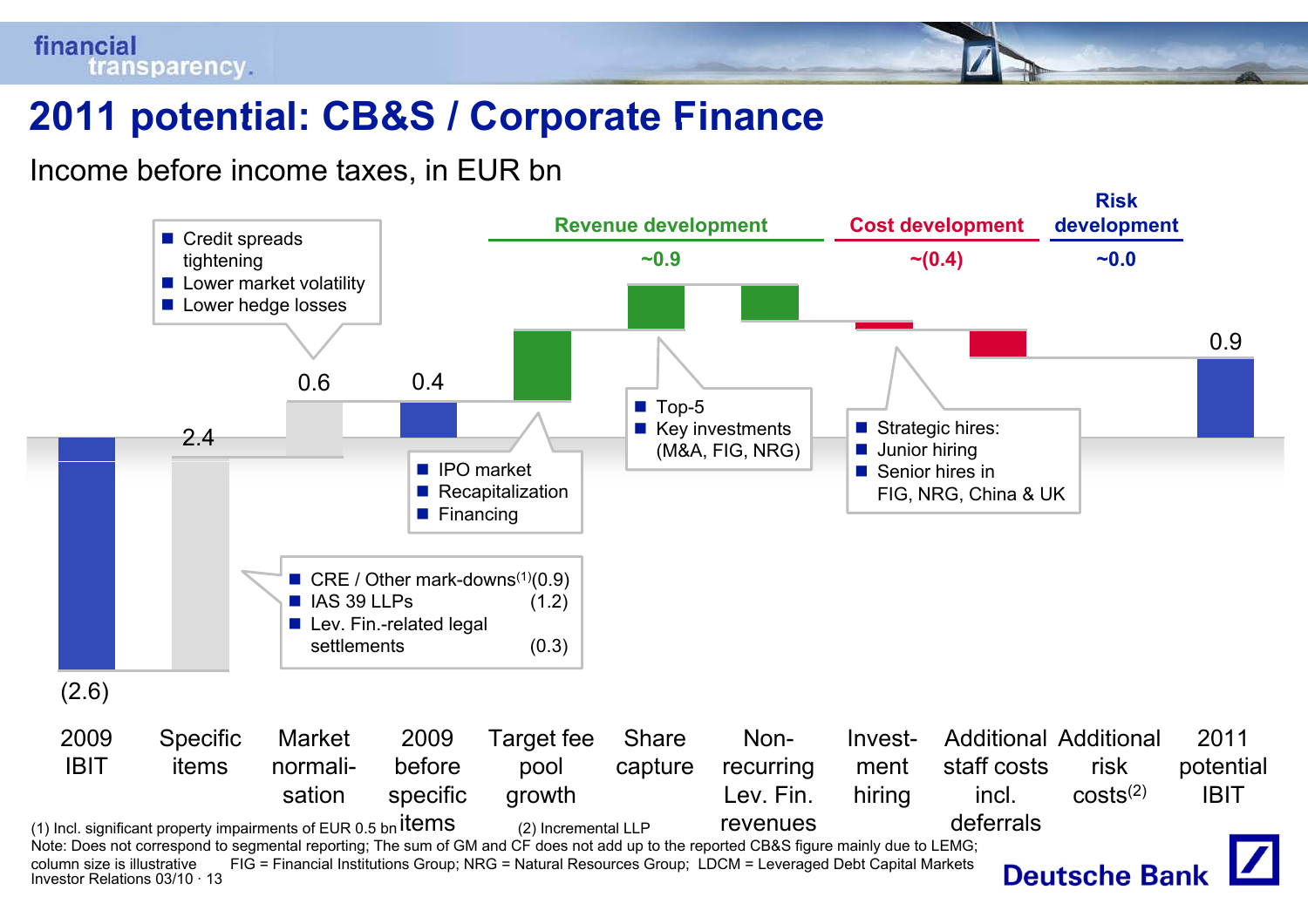# **2011 potential: Global Transaction Banking Transaction**

Income before income taxes, in EUR bn

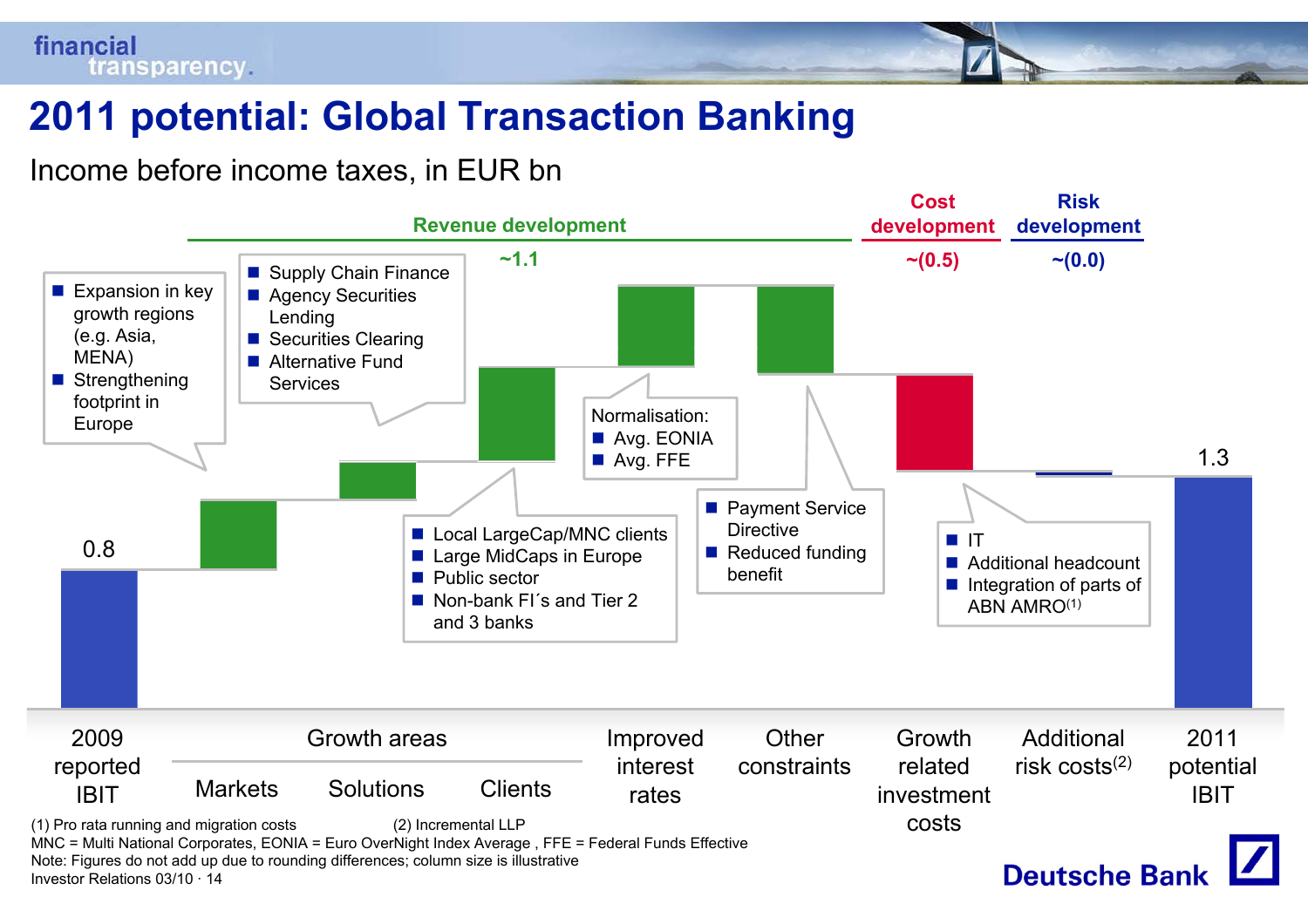# **2011 potential: Asset Management** Assumes no

Income before income taxes, in EUR m

**Revenue development Cost development Riskdevelopment p** 500 ■ RREEF-related losses ■ MM fund injections ■ Rightsizing / Smartsourcing / Outsourcing (RREEF prop m gmt./fund accounting, EQ/QS, **~45 ~235 ~0**■ Severance ■ Acquisition costs ■ Write-back of DWS Scudder intangible  $\blacksquare$  IT / Ops optimization ■ Office space rationalizationPortfolio mgt (~800 FTE)) **Partnerships (e.g. insurance)** (~100 FTE) 159 63 222 ■ AUM growth **RREEF** transaction activity growth ■ Full year 2009 market impact ■ Result of 2009 reductions2009reported IBITSpecific items2009beforespecific Costsavings run rate rationali Market normalisationStrategic IT/Ops/ c 2010-2011 Cost Strategic IT/Ops/ Change 2011<br>s organic growth savings initia- Real Estate in potential rationali-**Strategic** initiativesIBIT2010-2011organic growth **Change** inLLPstivesitemszation

Investor Relations 03/10 · 15Note: Figures do not add up due to rounding differences; column size is illustrative appreciation of equity indices 2010 - 2011

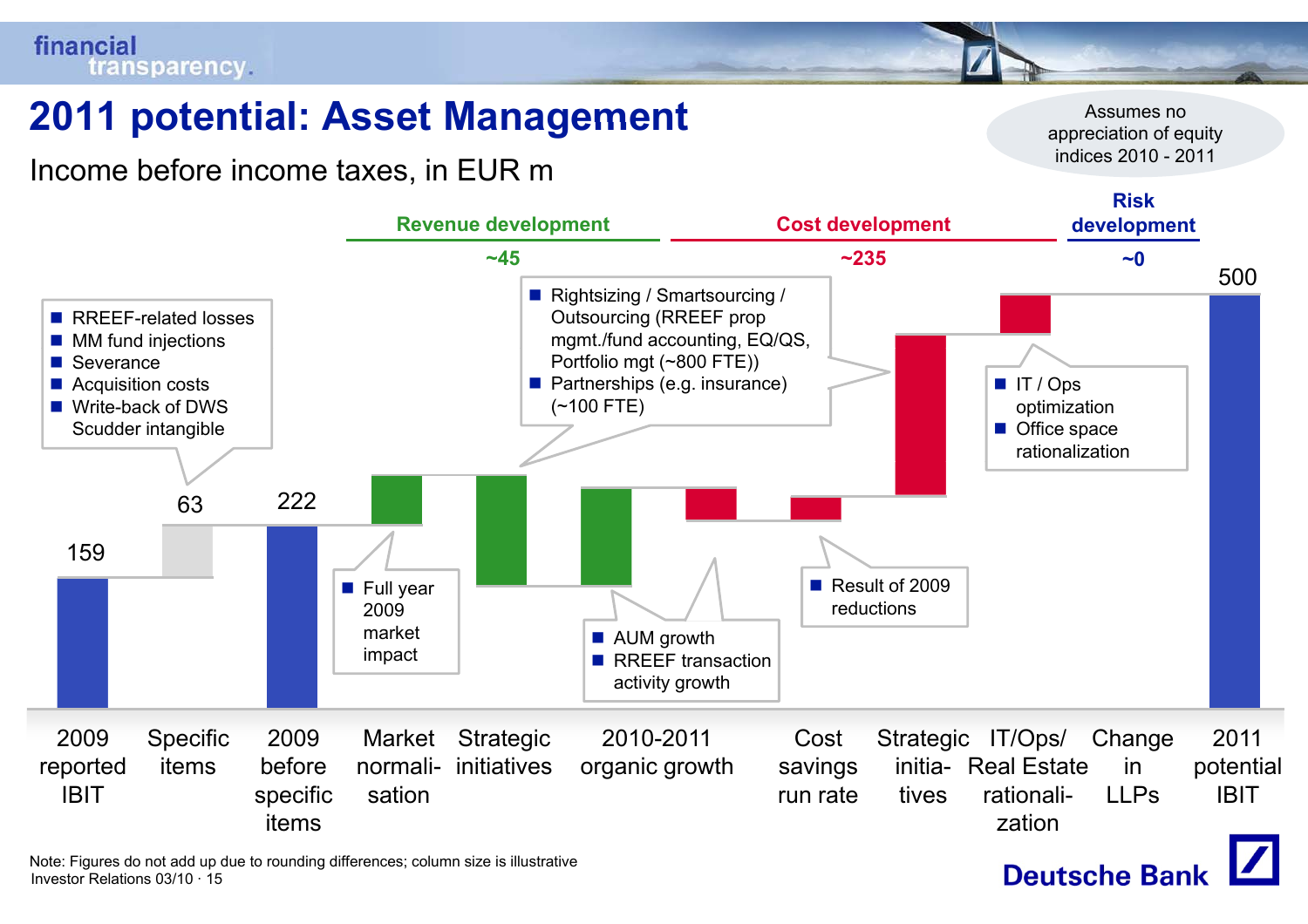## **2011 potential: Private Wealth Management**

Income before income taxes, excluding effects from Sal. Oppenheim, in EUR m



**Deutsche Bank** 

Investor Relations 03/10 · 16Note: Figures do not add up due to rounding differences; column size is illustrative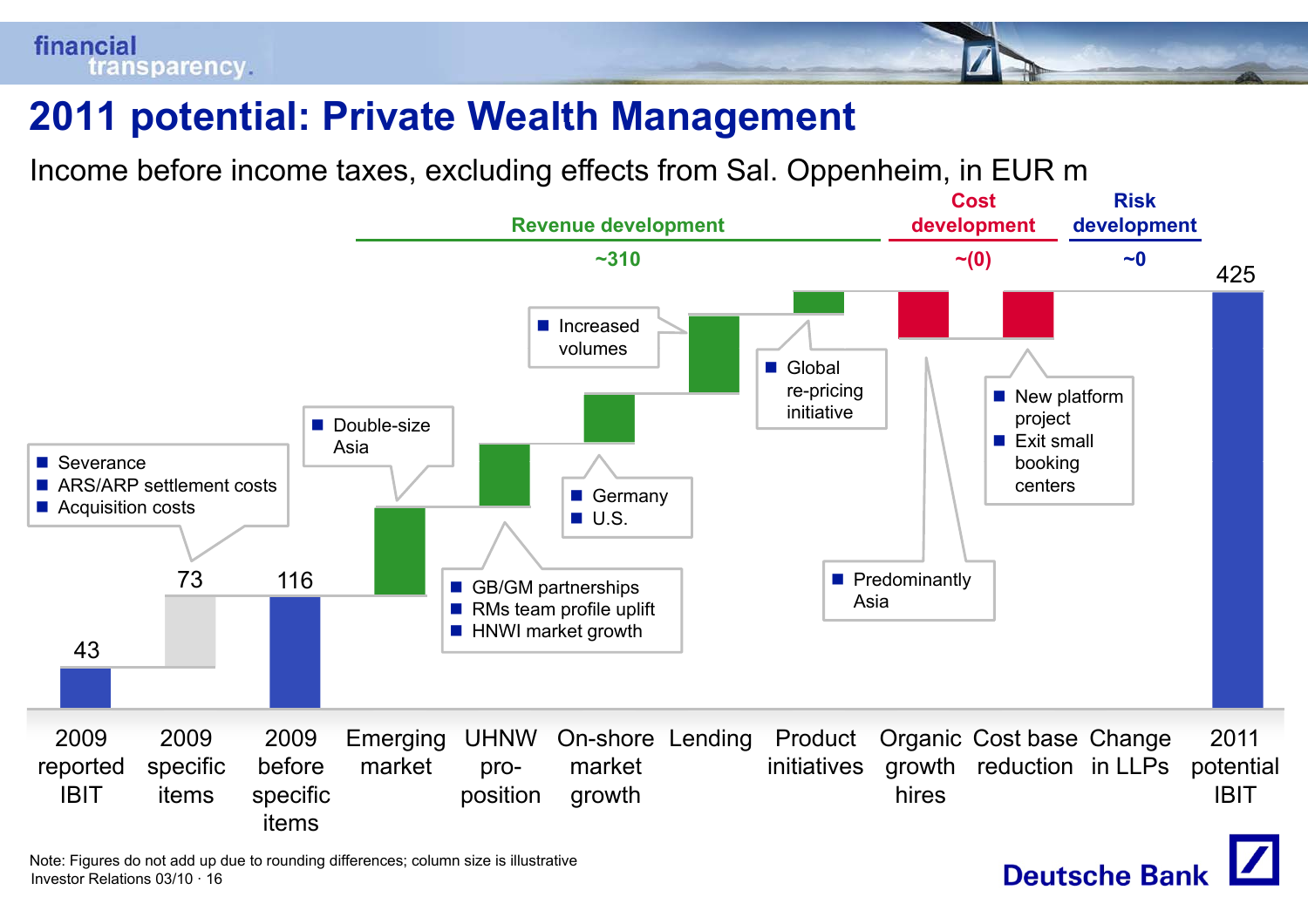## **Sal Oppenheim: dedicated strategy for each business activity Sal.**



Investor Relations 03/10 · 17BAS = BHF Asset Servicing, SOPEP = Sal. Oppenheim Private Equity Partners, SGG = Services Generaux de Gestion

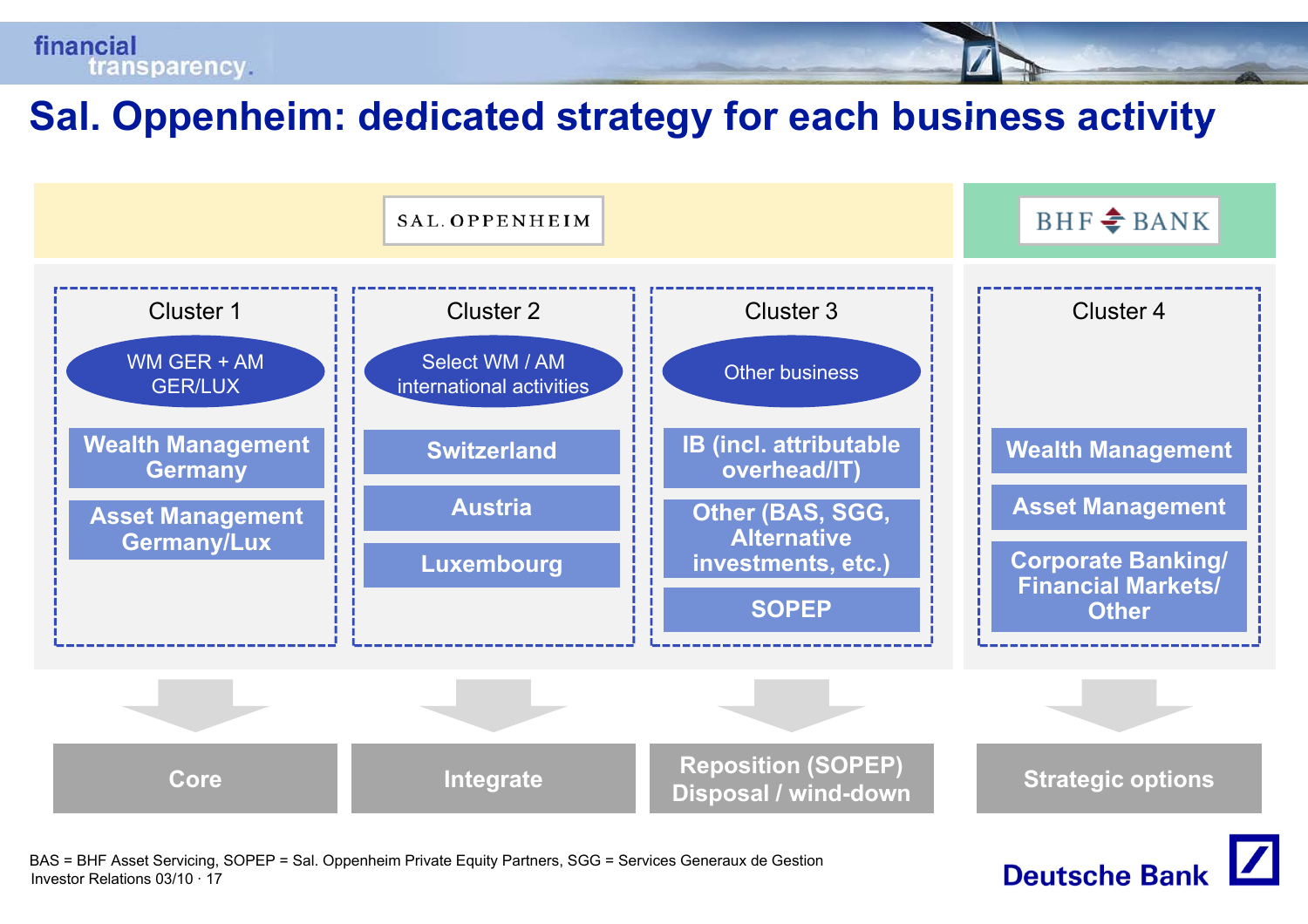

# **Asset base has remained stable remained**

In EUR bn



- AuM of core proposition (cluster 1 and 2) overall<br>broadly stable
- Sal. Opp. Institutional AuM growth largely driven by reallocation of AuC from Sal. Opp. IB to Sal. Opp. Institutional
- AuM excl. EUR 11 bn from OVAM closed in January 2010

Investor Relations 03/10 · 18(1) Assets, deposits, Esch investment volume and other, AuC of Sal. Opp., excl. loans, AuC of BHF Adjusted values for DB definition of Invested Assets: Dec 2008: EUR 100.9 bn; Dec 2009: EUR 103.3 bn (2) Excludes OVAM (Oppenheim VAM Kapitalanlagegesellschaft mbH) EUR 11 bn AuM. Consideration from Jan 2010 onwards

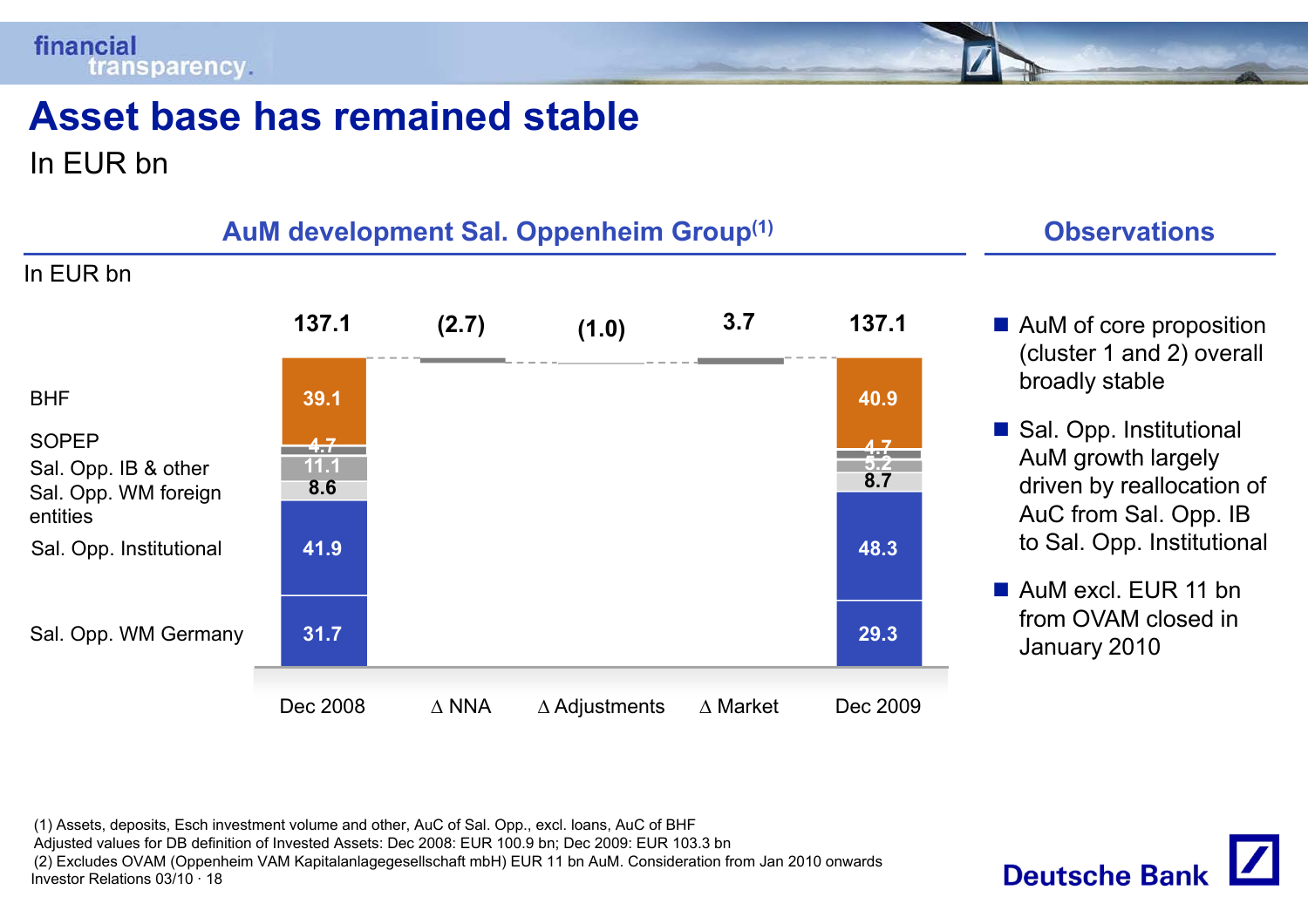### **2011 potential: Private & Business Clients**

Income before income taxes, in EUR bn



Investor Relations 03/10 · 19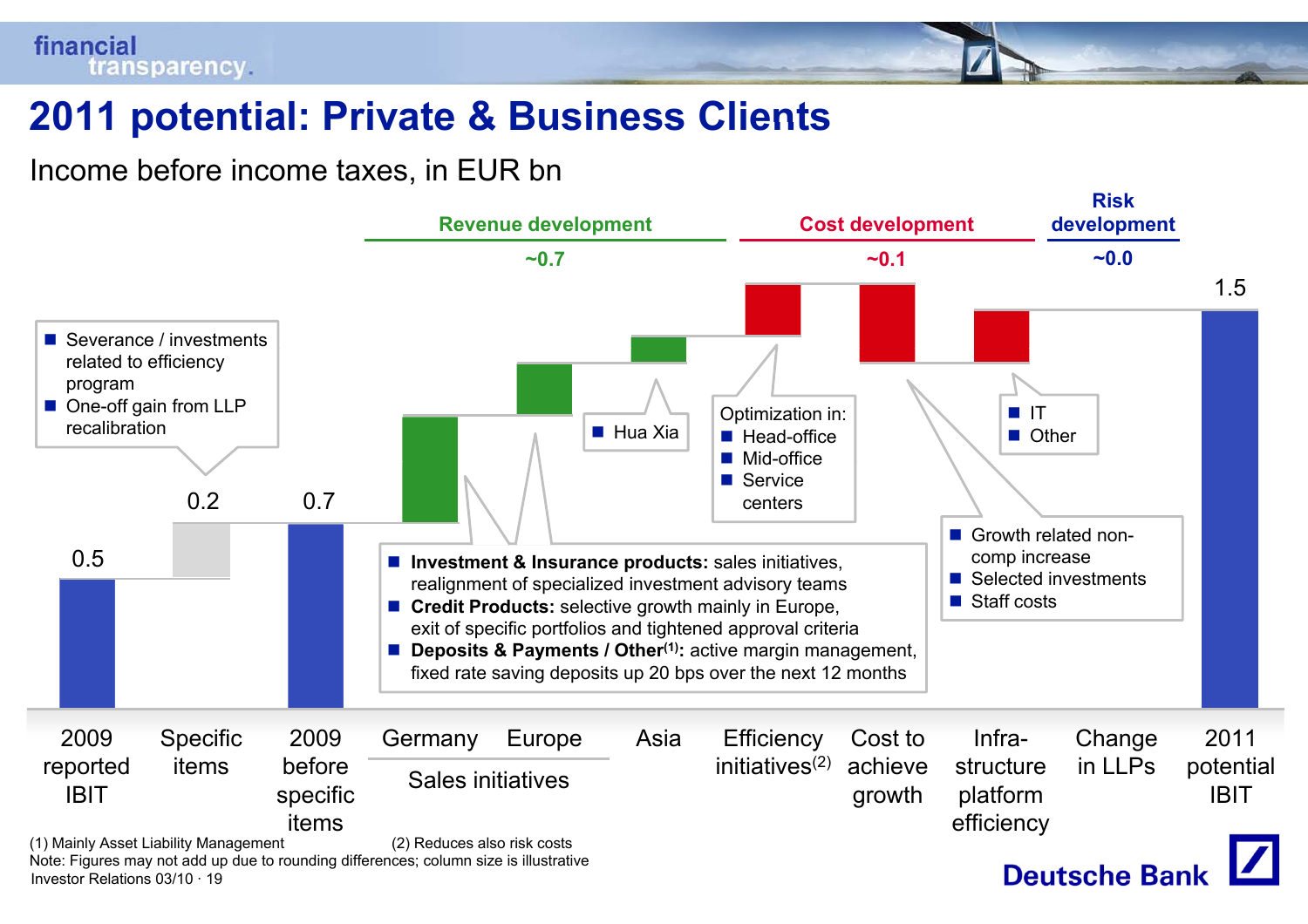

### **Agenda**

| $\mathbf 1$        | 2009: a strong base for profitable growth             |  |
|--------------------|-------------------------------------------------------|--|
|                    | <b>Implementing Phase 4 of our management agenda</b>  |  |
|                    | 2011 potential in our core businesses                 |  |
|                    | Re-invigorating our performance culture               |  |
| $\boldsymbol{3}$   | Liquidity and funding: well-placed to support Phase 4 |  |
| $\overline{\bf 4}$ | The regulatory environment: key constraints           |  |

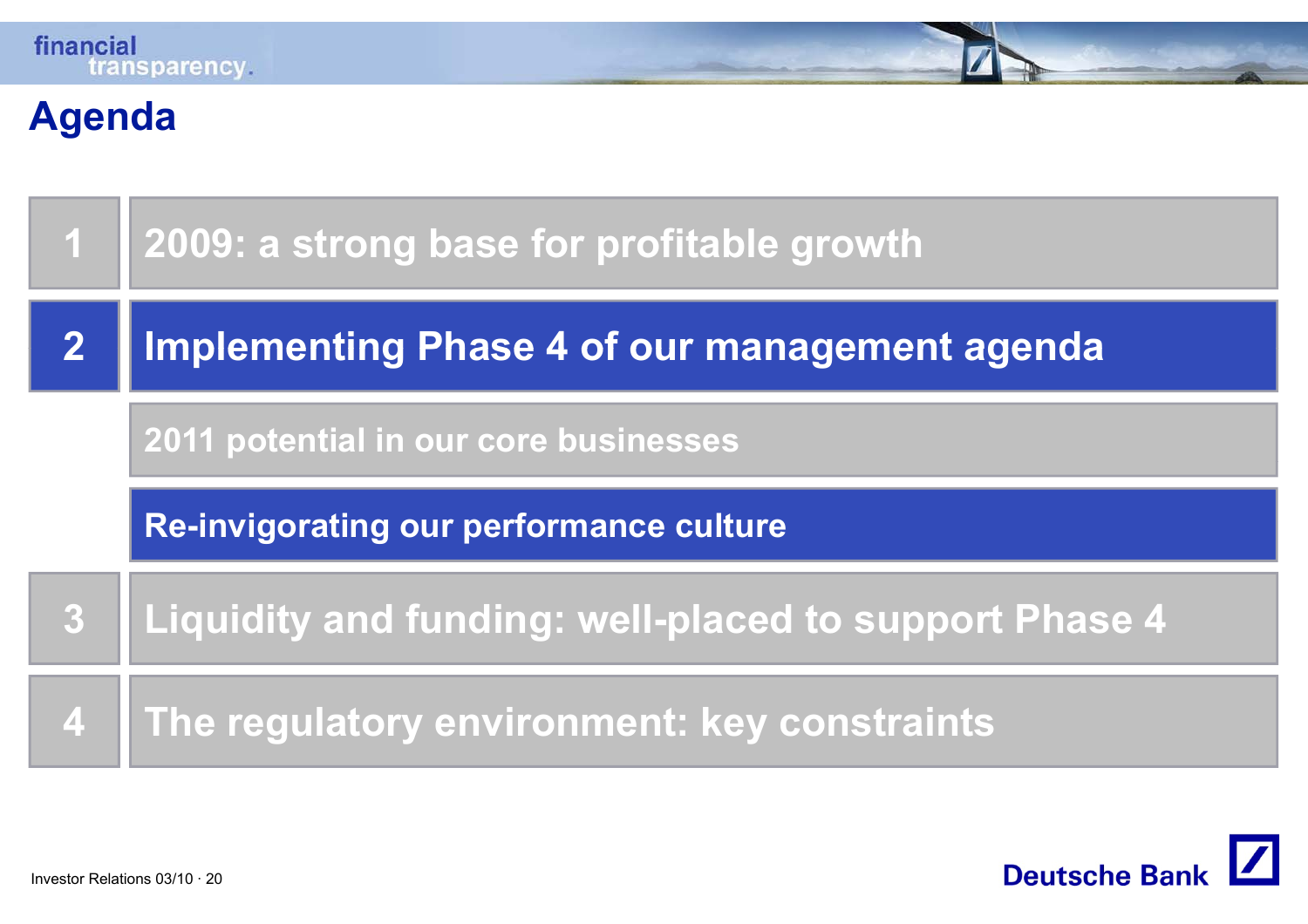### **Performance culture: cost and infrastructure efficiency**

Investor Day



- discipline and efficiency
- $\mathbb{R}^2$  Continued focus on employee productivity in front-office
- $\mathbb{R}^3$  Substantial efficiency aspiration in infrastructure – EUR 1 bnefficiency gains by 2011

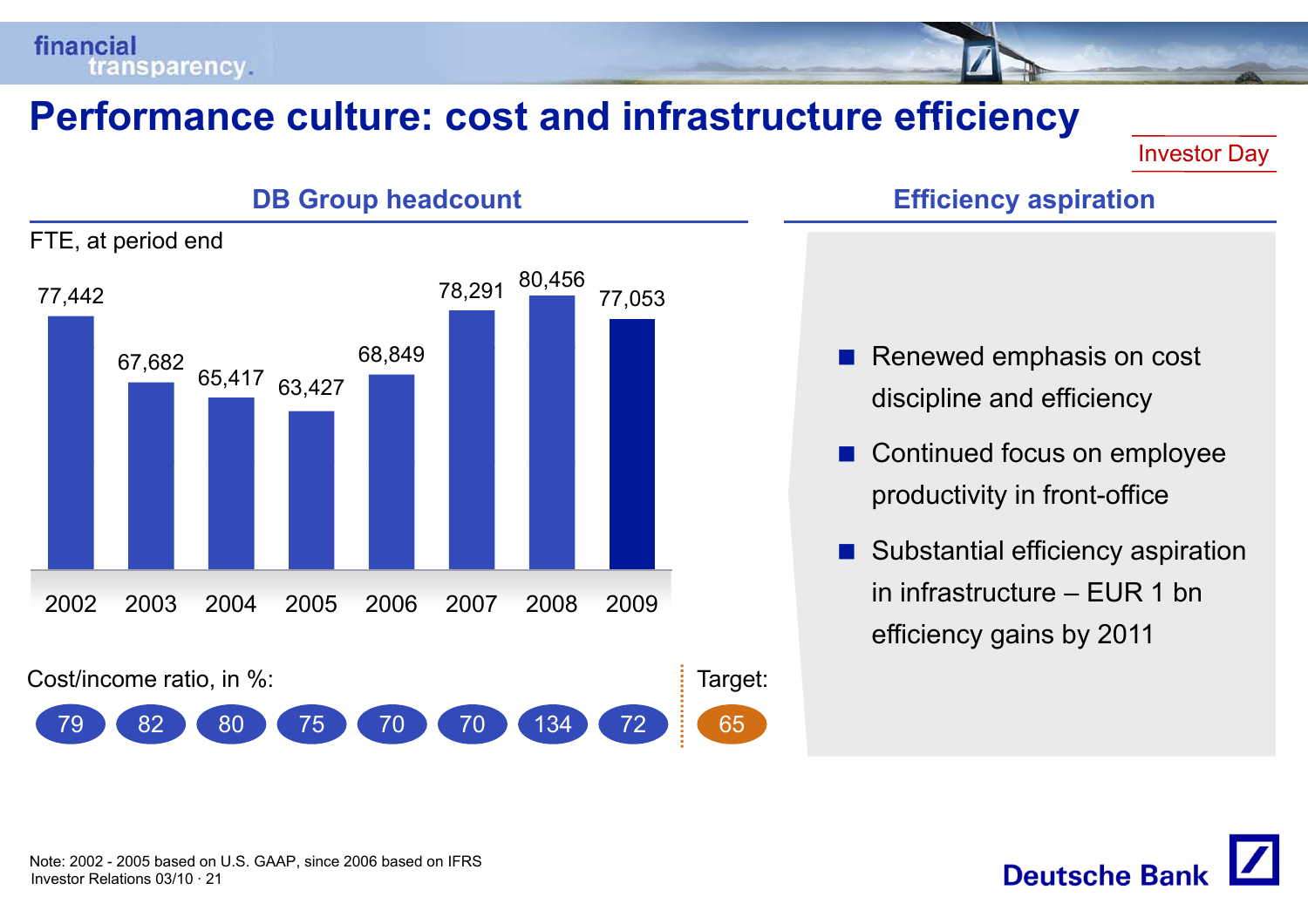### **Cost and infrastructure efficiency: examples of initiatives initiatives**

**Function / area Key levers End 2011 potential run -rate cost saving rate** In EUR m Illustrative Technology / IT Functional alignment of IT operating model: F. Elimination of duplication F. Functional integration and standardisation of processes (app. dev., production mgt.) **Maximising value from of vendor management and** outsourcing **Maximum benefit of low-cost locations** ■ Platform efficiencies (Berliner Bank, GTB integration)<br>Global Business Transition to next generation operating model:  $\approx 200$  -  $250$ **Services** Transition to next generation operating model: **Lean process redesign Further use of low-cost locations** F.  $\blacksquare$  Continued standardisation of processes  $\approx$  150- 200 F. Automation (elimination of manual processes) Legal, Risk & Capital Implementation of Global Efficiency Model: F. Redefine core and optimise non-core activities F. Strict risk / return discipline in portfolio / coverage F. Integrated delivery model F. Increase outsourced footprint  $\approx 100$ 

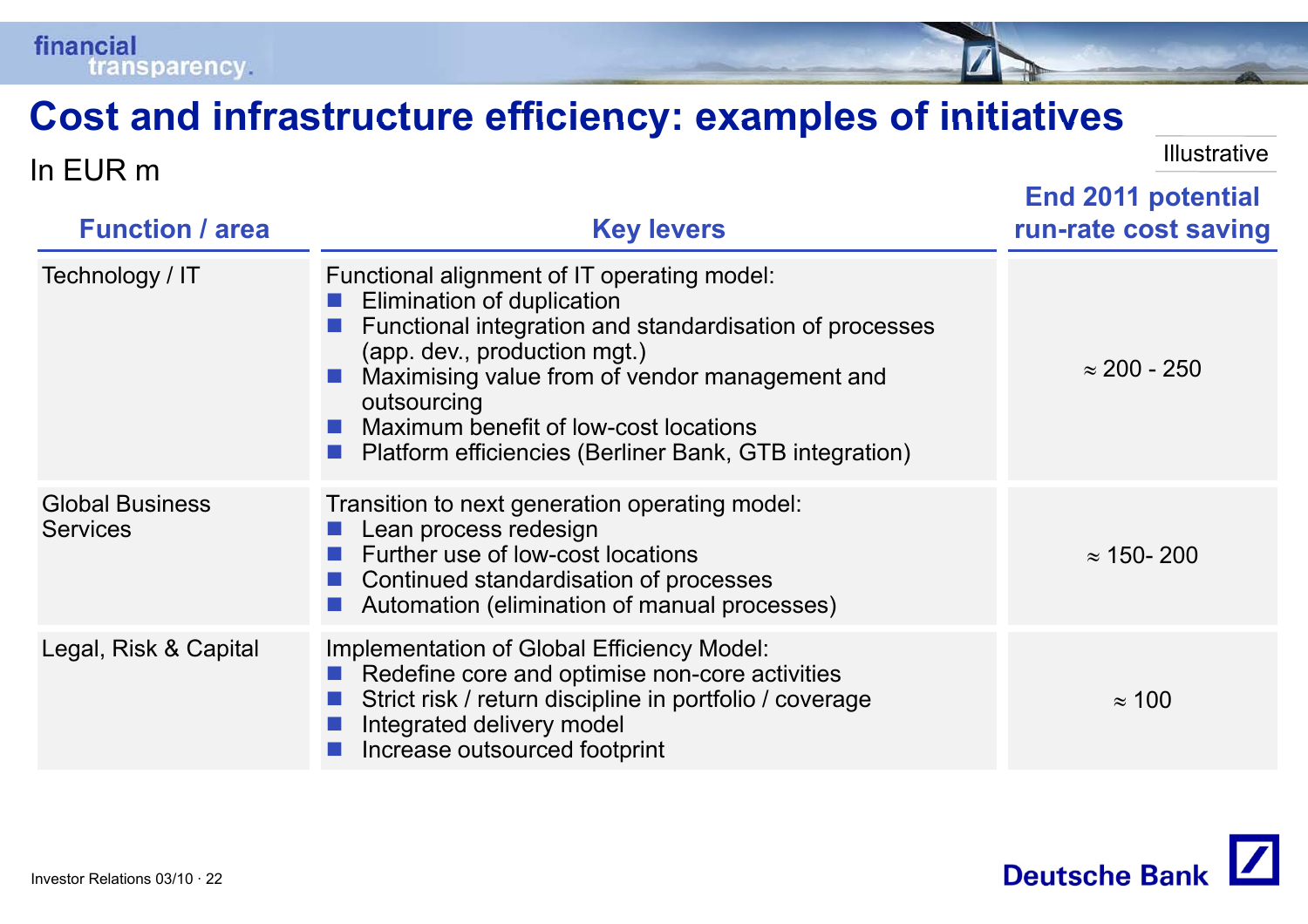# **Agenda**

|   | 1 2009: a strong base for profitable growth           |
|---|-------------------------------------------------------|
|   | 2 Implementing Phase 4 of our management agenda       |
|   |                                                       |
| 3 | Liquidity and funding: well-placed to support Phase 4 |

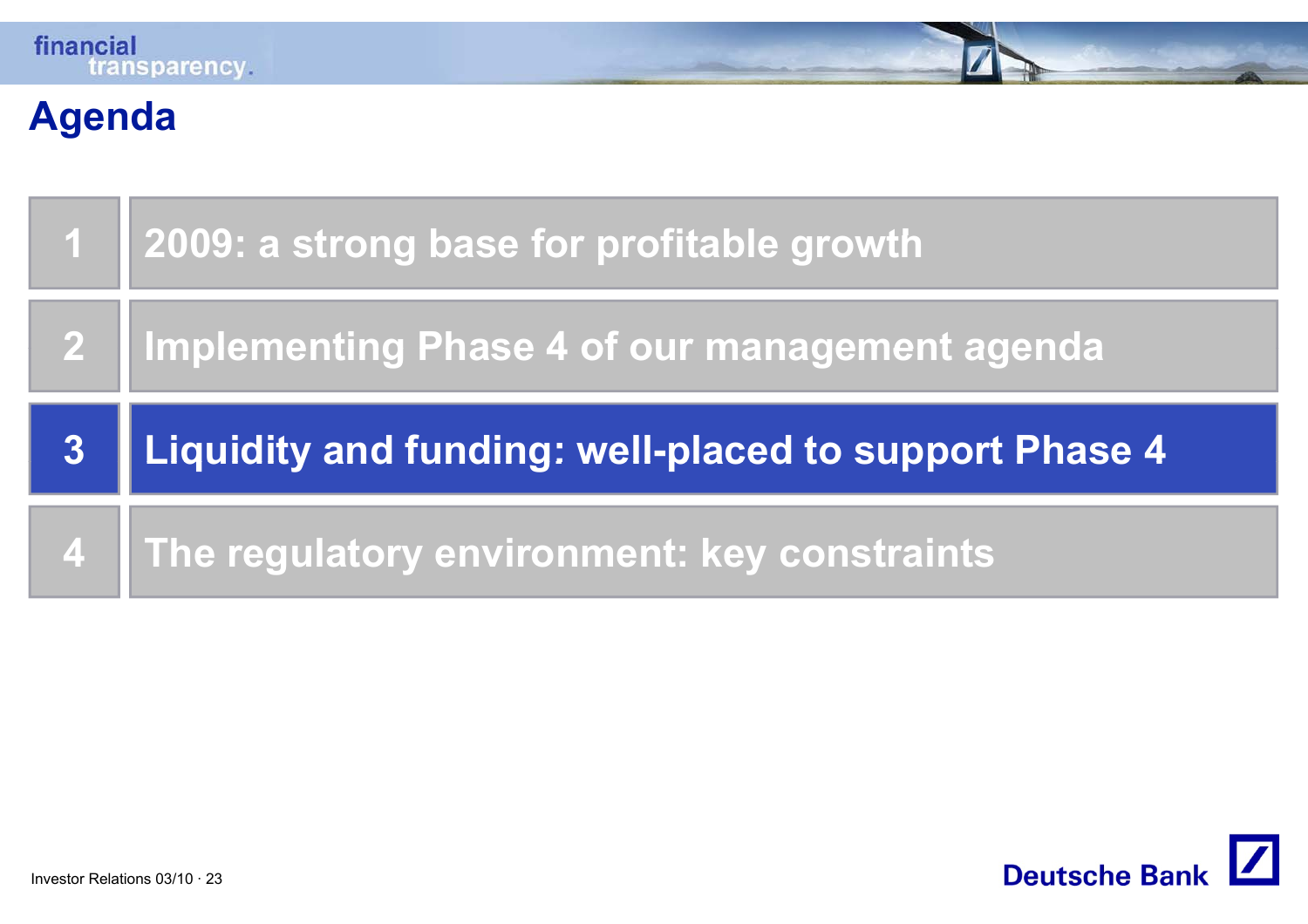

# **Modest reliance on short -term wholesale funding term**

### In EUR bn





Unsecured fundin g and equity

### **r l l l c idity position**

- Reduced funding demand following asset reductions
- **Conservative funding mix maintained**
- **Available cash and strategic liquidity** reserve exceed net funding gap under combined idiosyncratic / market stress scenario
- P. Modest issuance plan for 2010 of EUR<br>26 19 bn (EUR 20 bn issued in 2009)

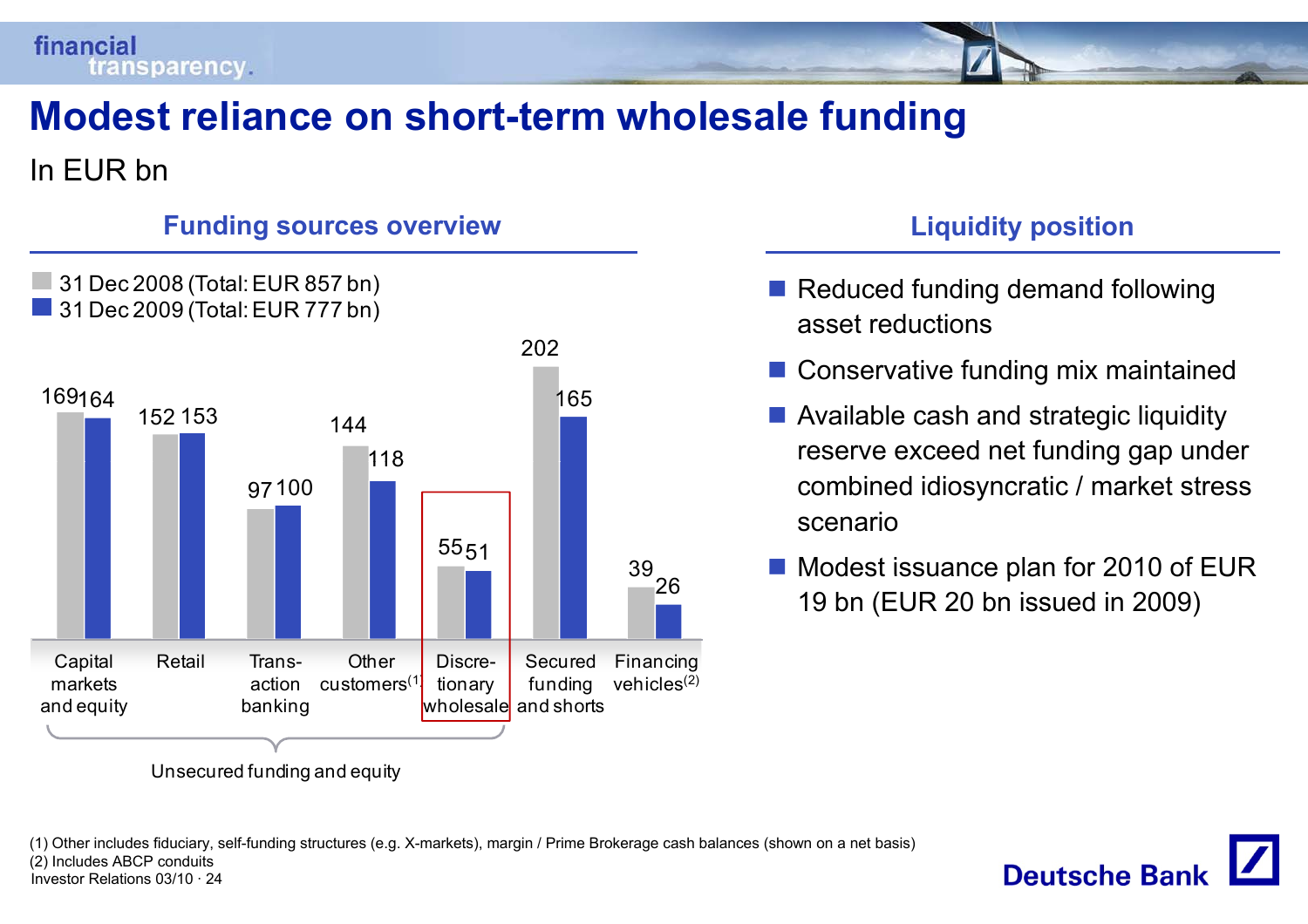

### **Timely and well well-priced funding through the crisis priced crisis …**

### **Benchmark issuance: DB vs. peers(1) e c a ssua ce s pee s**

### Bps over Euribor / Libor



Investor Relations 03/10 · 25(1) Triangles represent government-guaranteed issues and diamonds unguaranteed. All of DB's issues are non-government-guaranteed

### **Deutsche Bank**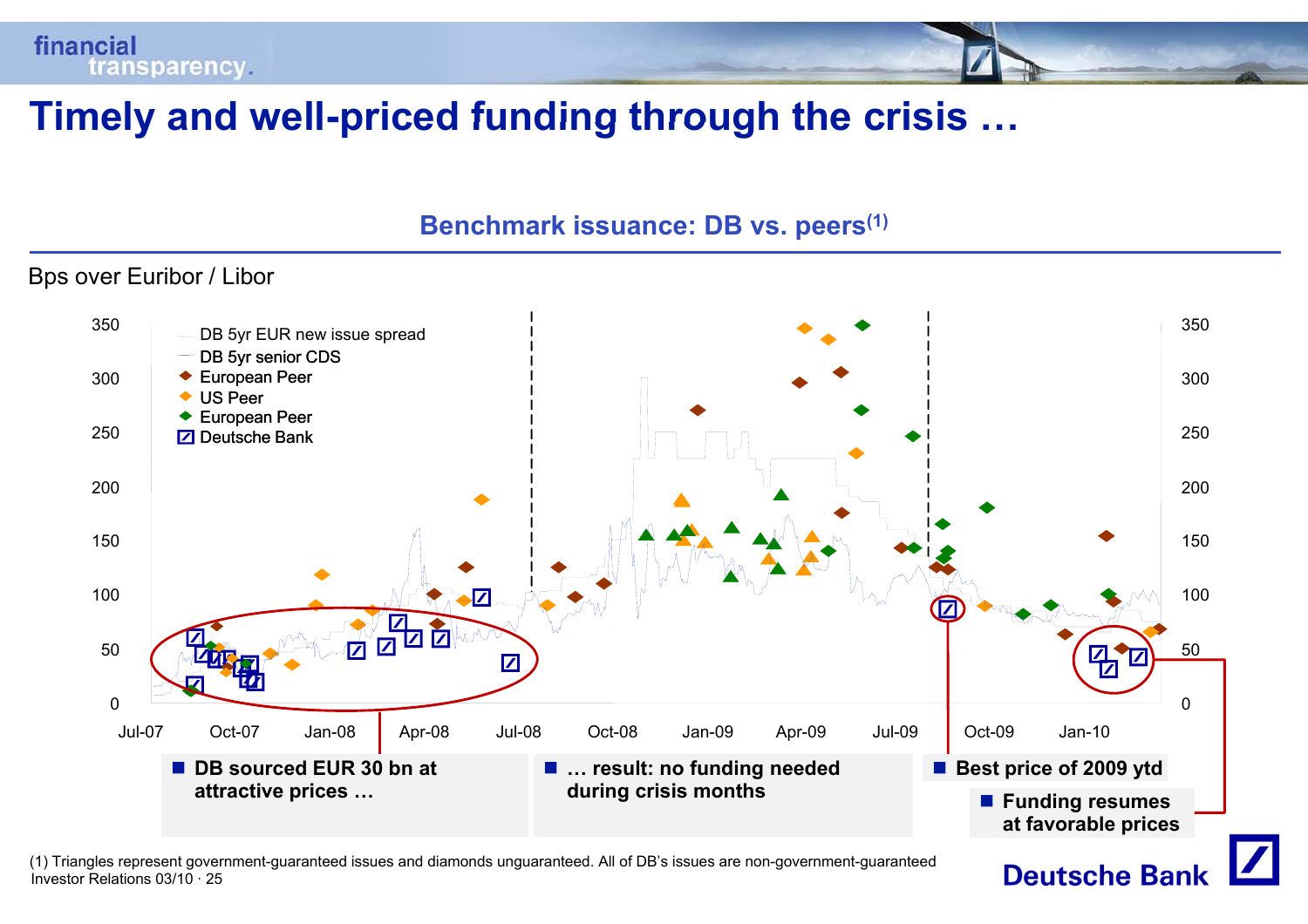As of December 2009, in EUR bn

### **… and strong liquidity positions**

### 300 Assets Equit 150200250 **Liabilities** Surplus Surplus 50100 $\Omega$ 2yr 8yr 9yr 10yr 3yr 4yr 5yr 6yr 7yr

 $\mathbb{R}^n$  Avoidance of mismatches L. Net long-funded across all term buckets

### **Liquidity profile Strategic liquidity reserve**

– 2009, in EUR bn



 $\mathbb{R}^n$ Significant increase in liquidity reserve

- Additional buffer of approximately EUR 20 bn:
	- overnight cash

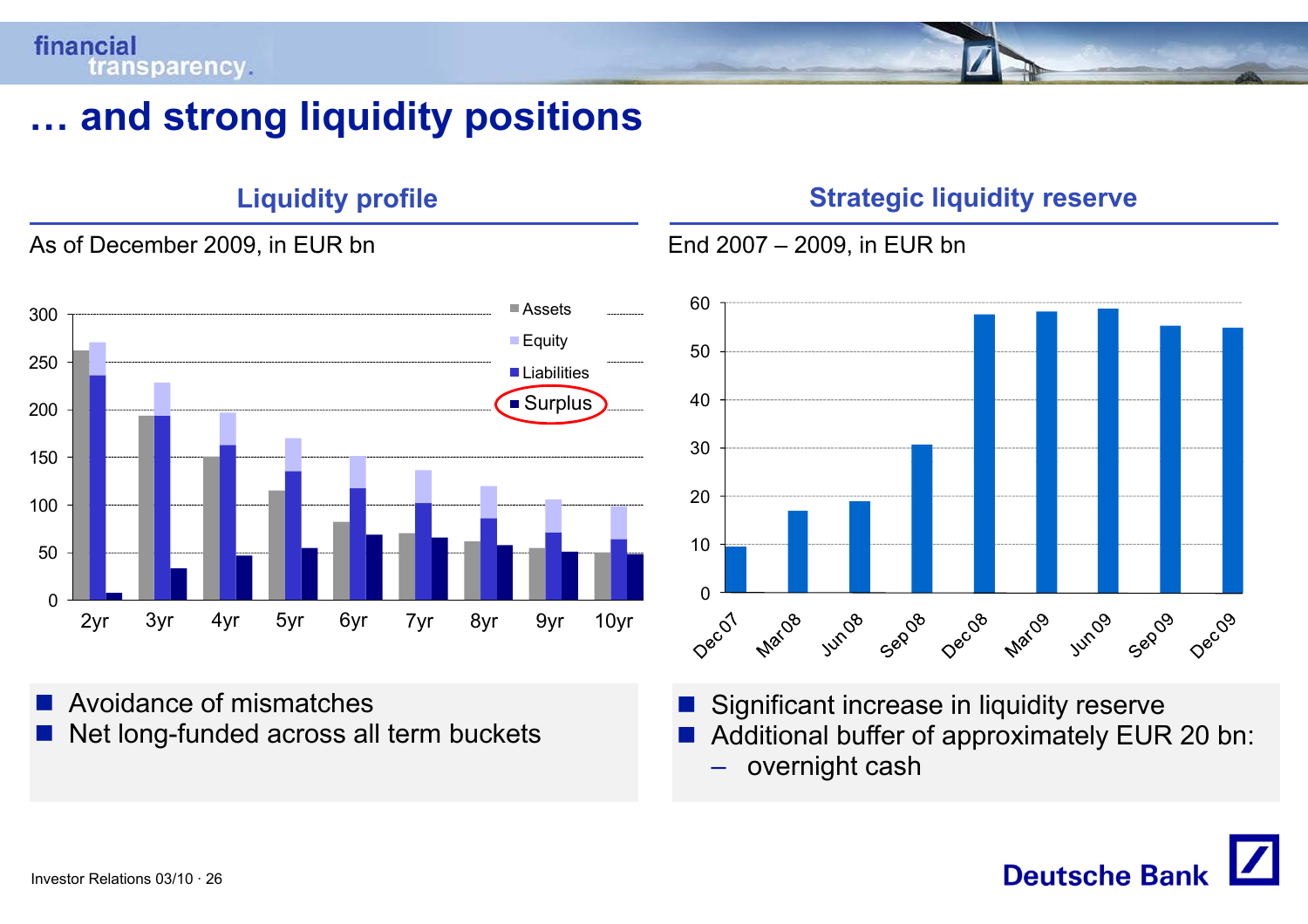# **Agenda**

|                    | 1 2009: a strong base for profitable growth           |
|--------------------|-------------------------------------------------------|
|                    | 2   Implementing Phase 4 of our management agenda     |
| 3                  | Liquidity and funding: well-placed to support Phase 4 |
| $\vert\bm{4}\vert$ | The regulatory environment: key constraints           |

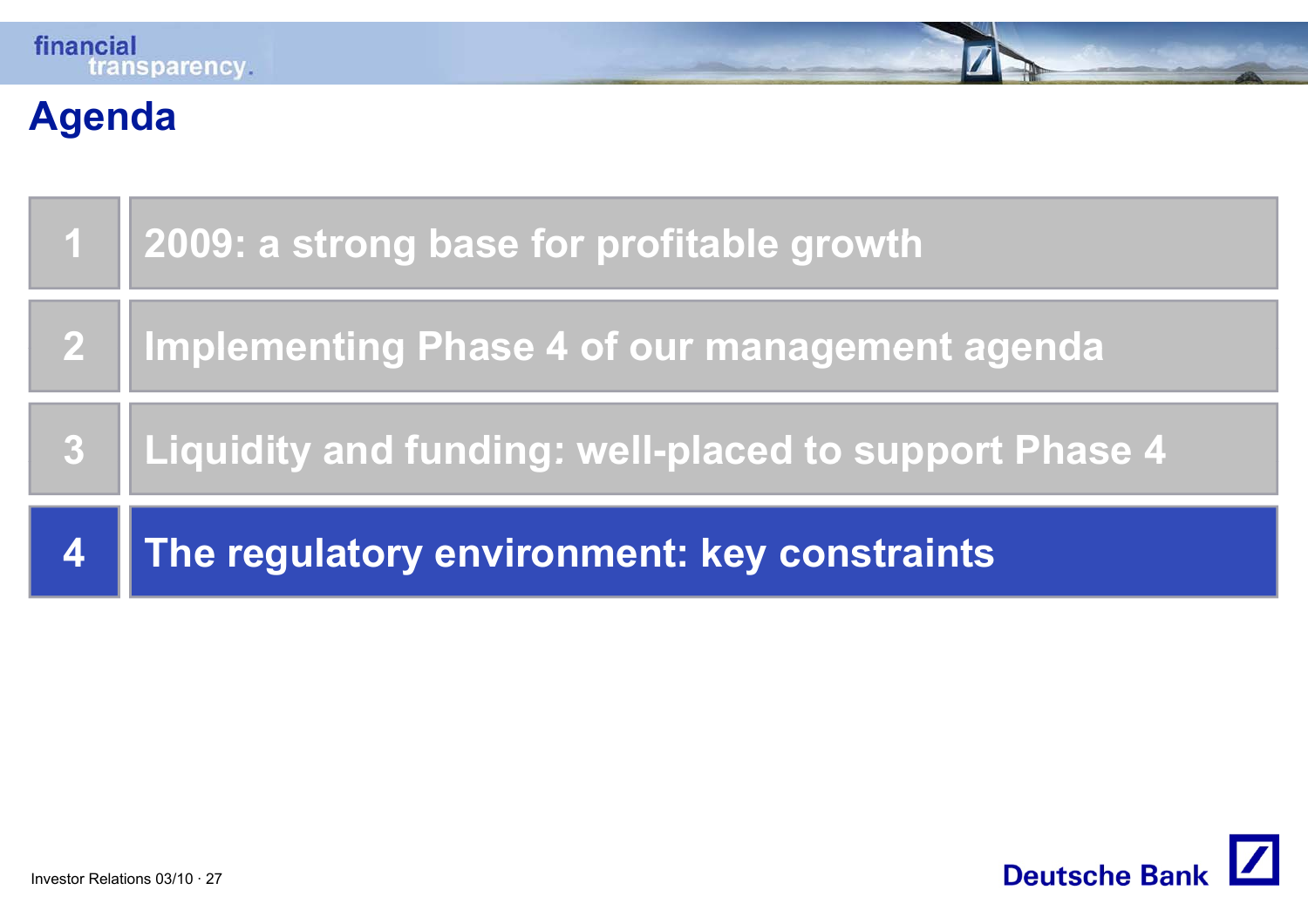# **The changing environment: capital**



- Stressed Value-at-Risk
- **Incremental risk charge**
- $\blacksquare$  Trading book securitization
- Correlation trading

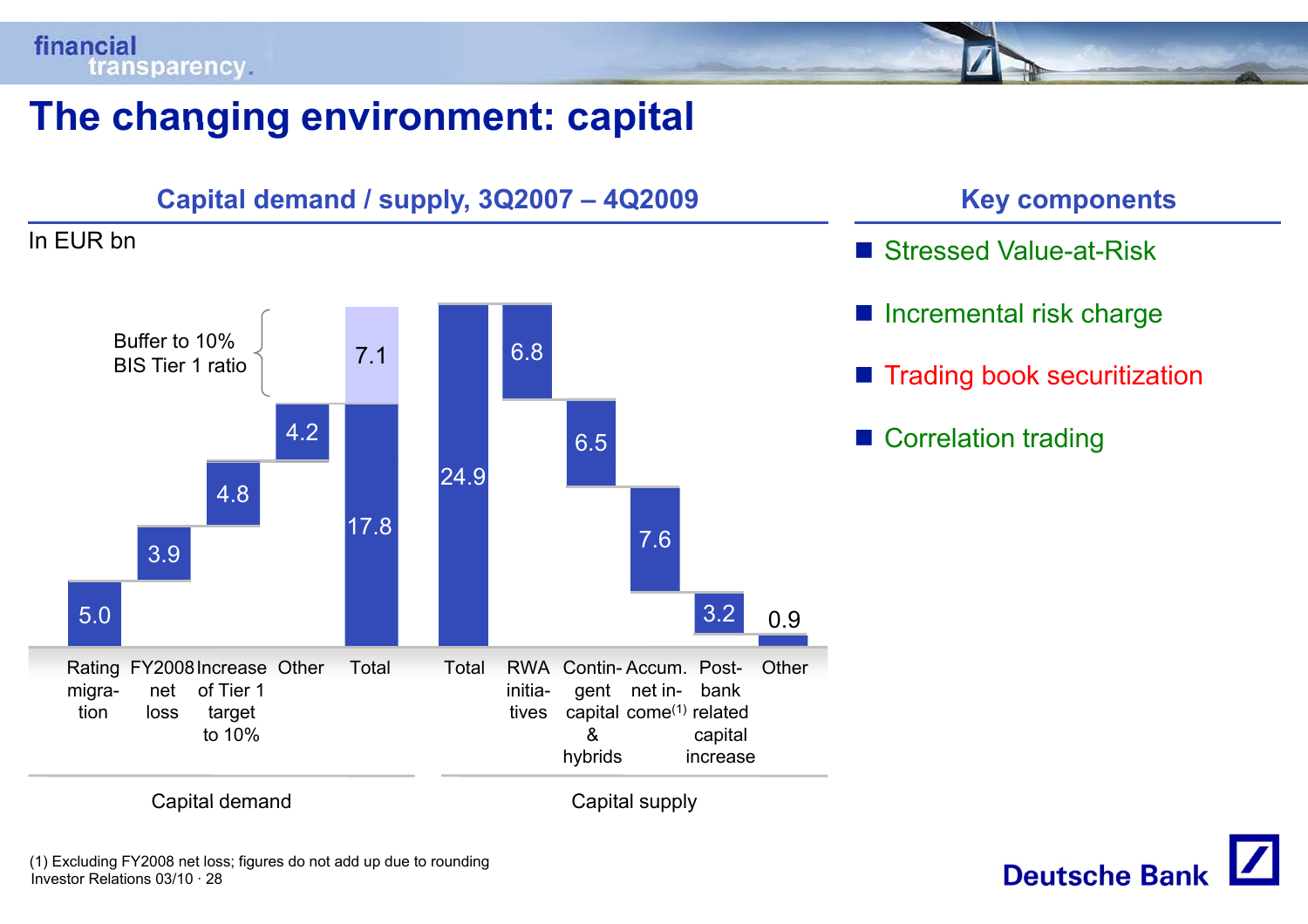### **The changing environment: additional issues**

### **C lt ti h Consult ation p hase**

- L. Basel Committee consultative document
	- Capital / capital eligibility –
	- Leverage
	- –**Liquidity**
	- –Counterparty credit risk
	- –Countercyclical capital buffers
	- Timeline for implementation

### **P l / di i h Proposal discussion p hase**

- National capital requirements
	- Structure and capitalization of legal entities
	- Asset allocation
	- –Allocation of operations
	- Sources and means of funding
- $\mathbb{R}^2$ "Living wills"
- U.S. balance sheet levy
- $\mathbb{R}^2$  U.S. / EU proposed reforms
	- –Proprietary trading
	- –Hedge funds
	- Private equity / principal investments

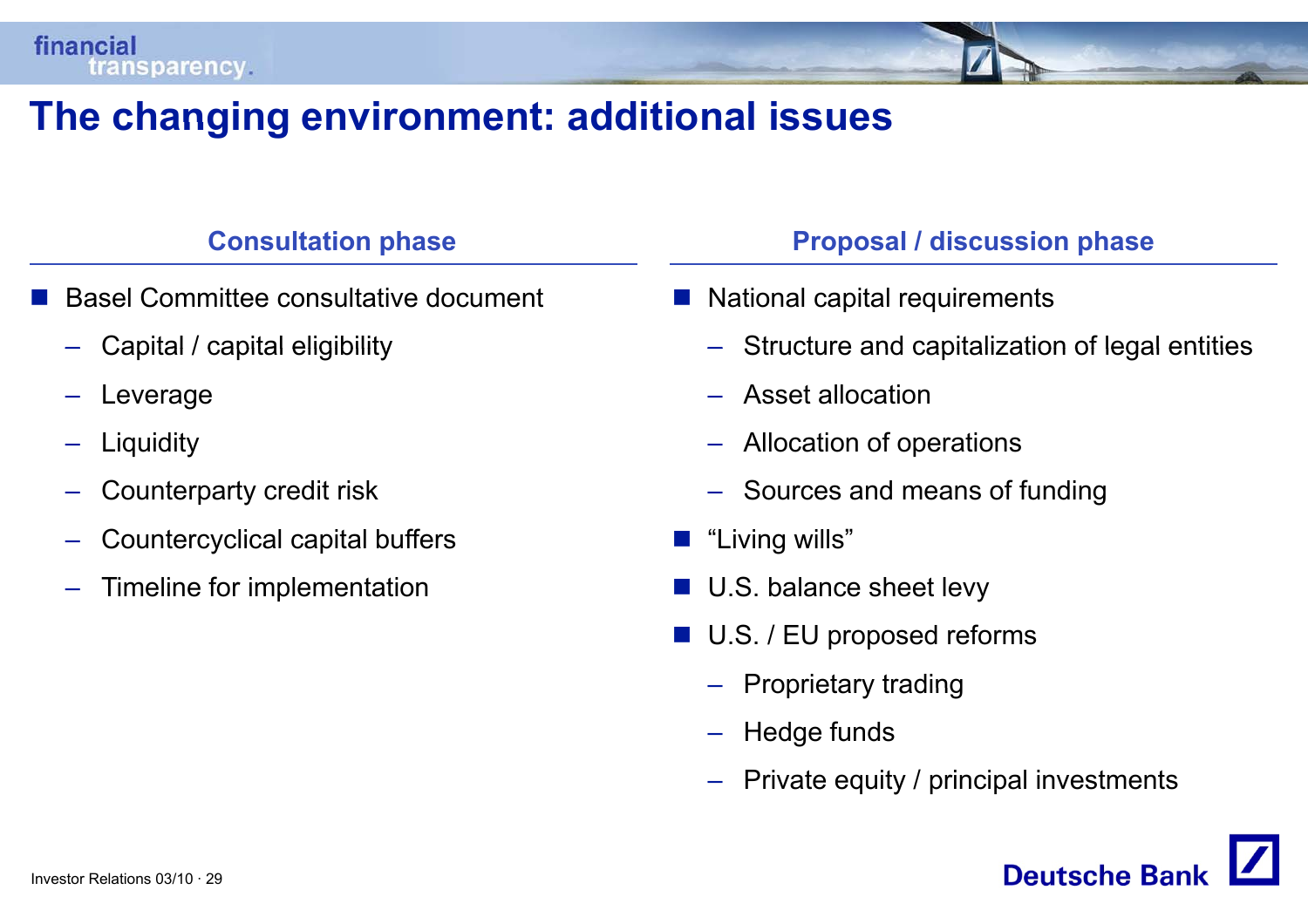### **Key takeaways**

| <b>Well-capitalized</b>           | Significant capital buffer<br>Future retained earnings potential<br>Fresh capital for buying new earnings streams (only) |
|-----------------------------------|--------------------------------------------------------------------------------------------------------------------------|
| <b>Strong liquidity / funding</b> | Substantial liquidity reserve<br>Net long – funded in all maturities                                                     |
| Clear achievable goals            | Profit growth of core businesses<br>Infrastructure efficiency gains                                                      |

**In all aspects: positioned to deliver on Phase 4**